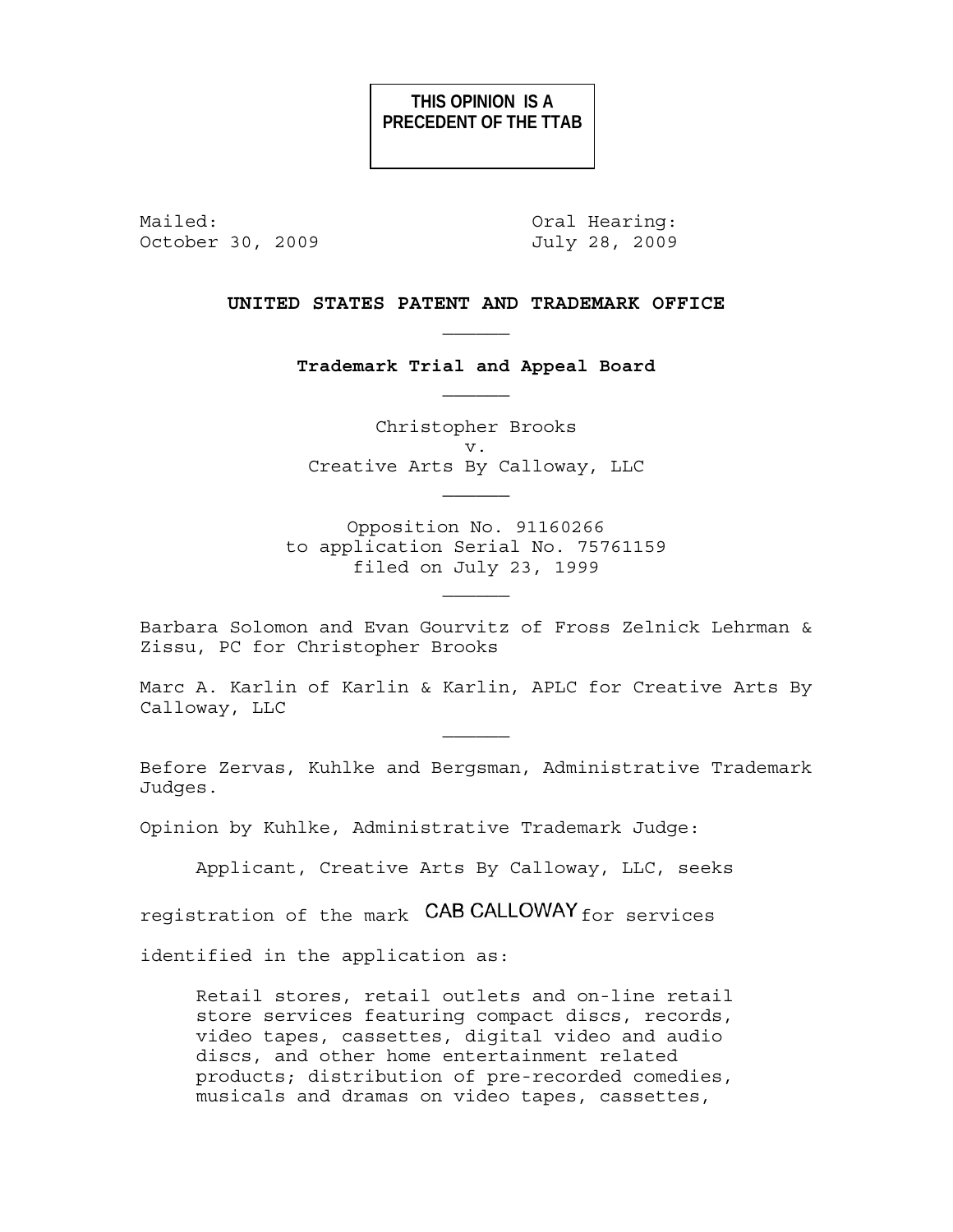÷.

digital video and audio discs, CD-ROM; distribution of pre-recorded theatrical musicals, comedies and dramas on video tapes, cassettes, digital video and audio discs, CD-ROM; and distribution of pre-recorded music, drama, comedy and variety shows on video tapes, cassettes, digital video and audio discs and CD-ROM, in International Class 35; and

Entertainment services in the nature of multimedia entertainment software production services, scheduling of programs on a global computer network; production and distribution of live music concerts, comedy, and dramatic series; production of live music concerts and live theatrical plays; production of radio and television programs; production of videotapes and sound recordings, namely, phonograph records, pre-recorded audio tapes, compact discs, videotapes, digital audio tapes, compact disc videos, and laser discs; production and distribution of motion pictures; production of comedies, musicals and dramas; scheduling television and radio programming; production of music, drama, comedy and variety shows; theatrical production of musicals, comedies and dramas in International Class 41.<sup>1</sup>

 Opposer, Christopher Brooks, opposed registration of applicant's mark on the grounds that, as used in connection with applicant's services, the mark so resembles opposer's previously used mark THE CAB CALLOWAY ORCHESTRA for live musical performances and audio and video recordings of these performances as to be likely to cause confusion, to cause mistake, or to deceive under Trademark Act Section 2(d), 15 U.S.C. §1052(d).

 $^{\rm 1}$  Serial No. 75761159, filed July 23, 1999. The application is based on an allegation of a bona fide intention to use the mark in commerce under Trademark Act Section 1(b), 15 U.S.C. §1051(b).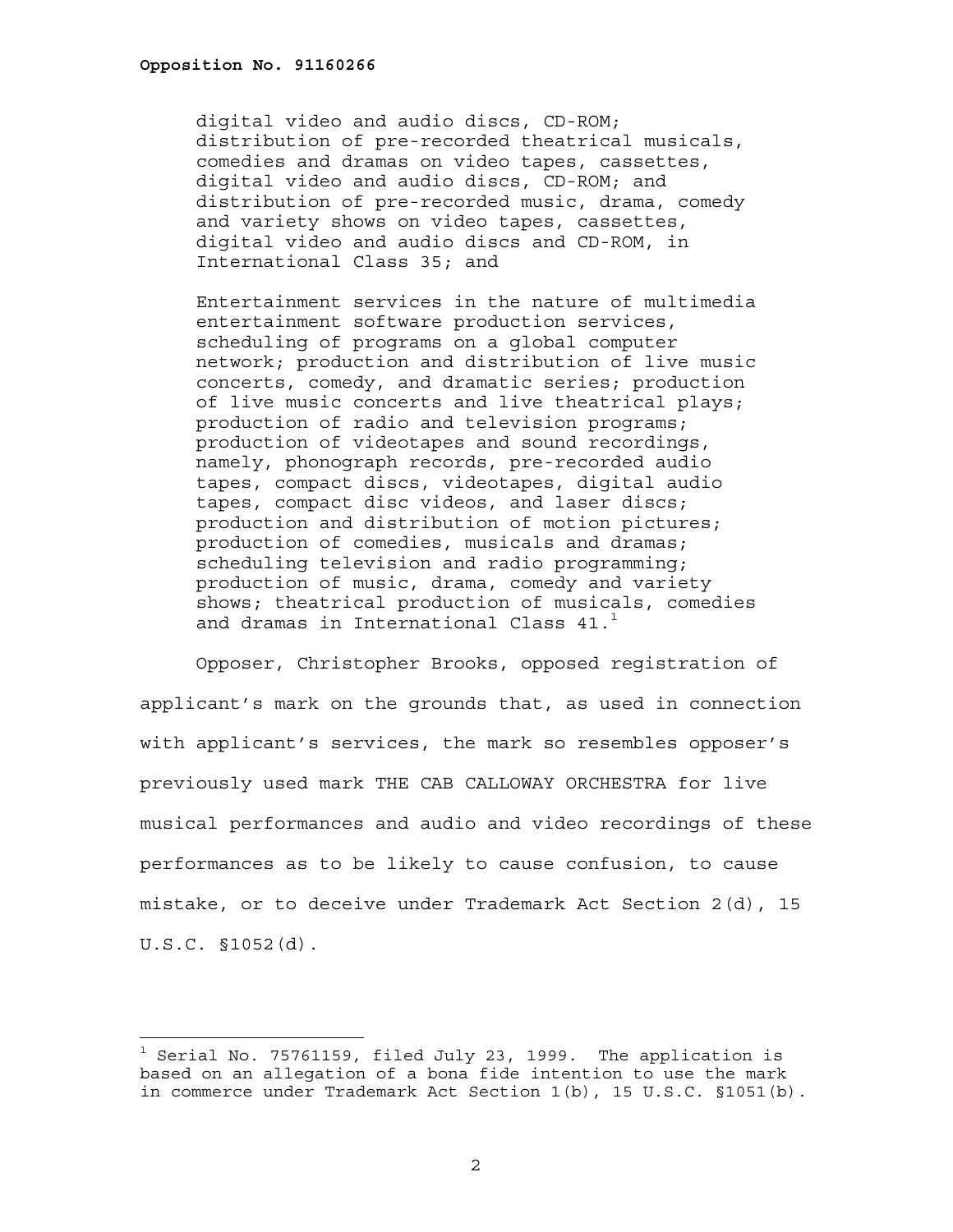÷.

Applicant filed an answer by which it denied the salient allegations of the notice of opposition.

The evidence of record consists of the pleadings herein; the file of the opposed application; the parties' "Stipulation as to Facts and Agreement to Submit Opposer's Testimony by Affidavit" (Stipulation); testimony, with exhibits, of Christopher Brooks, Kuni Mikami (professional musician and orchestra member), Troy Burton (Executive Director of the Eubie Blake National Jazz Institute and Cultural Center) and Monty Zullo (Broadway producer and performing arts manager), all submitted in affidavit or declaration form by stipulation; opposer's notice of reliance on printed publications, papers filed by applicant in support of applicant's opposition to opposer's prior motion for summary judgment in this opposition proceeding,  $2$ and third-party registrations; and applicant's notice of reliance on the Stipulation. Applicant also submitted under

 $^{\text{2}}$  These papers consist of Applicant's Response to Opposer's Statement of Undisputed Material Facts and a declaration of Cabella Calloway Langsam. The papers appear to be opposer's file copies and not copies from the Board file. A party's file copies of documents filed with the Board are not proper matter for submission under notice of reliance. Osage Oil & Transportation, Inc. v. Standard Oil Co., 226 USPQ 905, 906 n.5 (TTAB 1985). It should also be noted that even if the Board's file copies were submitted as official records under notice of reliance they would not be competent to prove the truth of the matter asserted in those documents, and would merely show that the documents had been filed. However, applicant has not objected to these documents and, in its brief, applicant also relies on the Langsam declaration. In view thereof, we have considered the documents and accorded them appropriate probative value.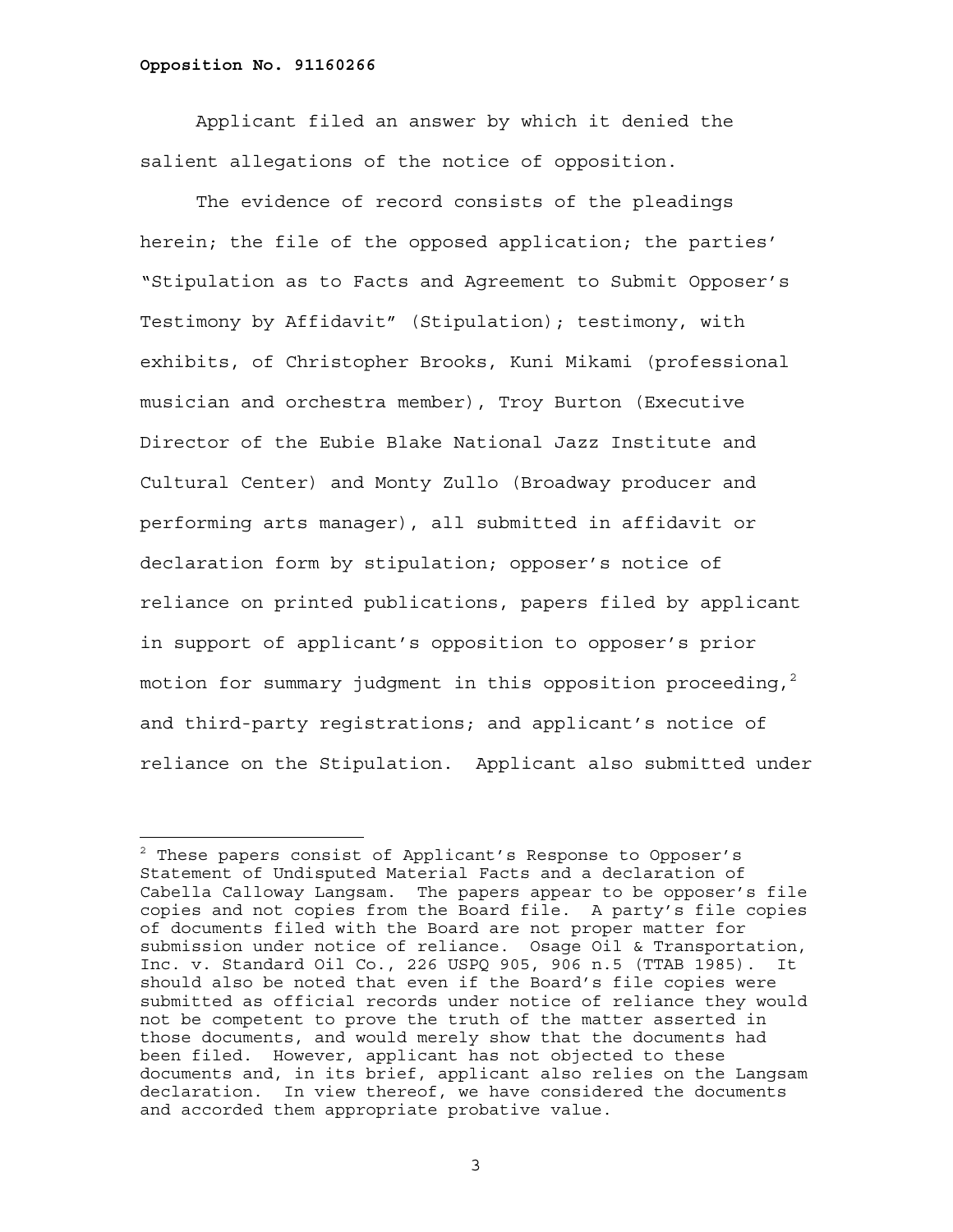notice of reliance legal memoranda filed in a prior civil proceeding between the parties discussed below.

### **THE PARTIES**

Opposer is the grandson of Cab Calloway, the well-known musician who passed away in 1994. Opposer is also a musician and performs with his own ensemble under the name THE CAB CALLOWAY ORCHESTRA. Applicant was founded by Cab Calloway's widow, Zulme Calloway, and his daughters Chris Calloway and Cabella Calloway Langsam. *See infra*.

# **EVIDENTIARY OBJECTIONS**

By way of background, the parties were involved in the prior civil action Creative Arts by Calloway, LLC v. Christopher W. Brooks, No. 01 CIV. 3192 (BDP), *aff'd*, 48 Fed. Appx. 16, 2002 WL 31303241  $(2^{nd}$  Cir. 2002). In that case, applicant brought a trademark infringement claim against opposer for his use of the name Cab Calloway. The U.S. District Court for the Southern District of New York granted opposer's motion for summary judgment on the question of trademark infringement and denied applicant's motion for a preliminary injunction. In affirming that decision, the Second Circuit stated the following:

Regardless of whether the name "Cab Calloway" acquired secondary meaning during the performer's lifetime, Creative Arts cannot prevail because any trademark assignment to Zulme Calloway would have been invalid. A trademark is merely a symbol of good will and cannot be sold or assigned apart from the goodwill it symbolizes... In the instant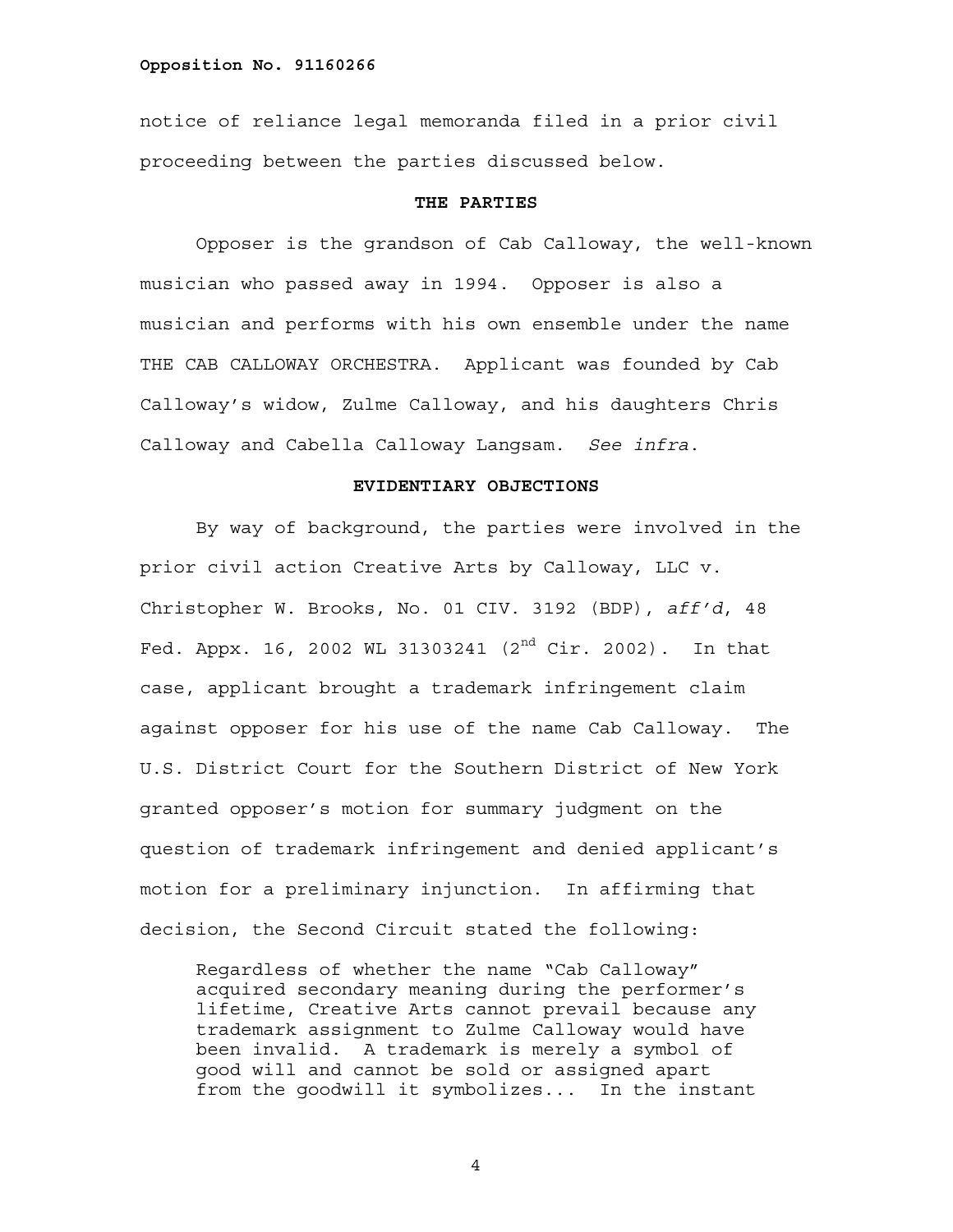case, Cab Calloway was not operating a going concern at the time of his death, precluding the transfer of a mark.

Creative Arts, 48 Fed. Appx. at 17-18.

Applicant seeks to introduce certain legal memoranda filed by opposer in that civil action and to rely on the following statements made in opposer's briefs:

If a name, regardless of how famous it is, refers primarily to the individual, it is not and cannot be protected as a mark. The only personal names that are protected as valid marks are those that have acquired "secondary meaning," so that they are synonymous in the minds of the public with a specific ongoing business, or with the sole source of origin for all goods and services offered under that name. (Opposer's brief as defendant in the appeal before the Court of Appeals for the Second Circuit attached as Exh. No. B to applicant's notice of reliance);

It is black letter law that personal names are merely descriptive and are protected only if, through usage, they have acquired distinctiveness and secondary meaning. (Opposer's brief on motion for summary judgment as defendant in the infringement case before the District Court for the Southern District of New York attached as Exh. No. C to applicant's notice of reliance); and

In order for plaintiff to have a legally protectable right in CAB CALLOWAY, Plaintiff must first establish that the name has acquired secondary meaning. (Opposer's brief on motion for summary judgment as defendant in the infringement case before the District Court for the Southern District of New York attached as Exh. No. D to applicant's notice of reliance).

Opposer objects to the introduction of his prior statements in the legal memoranda "concerning whether Applicant's or its predecessors' purported use of 'Cab Calloway' *to refer to the individual Cab Calloway or his*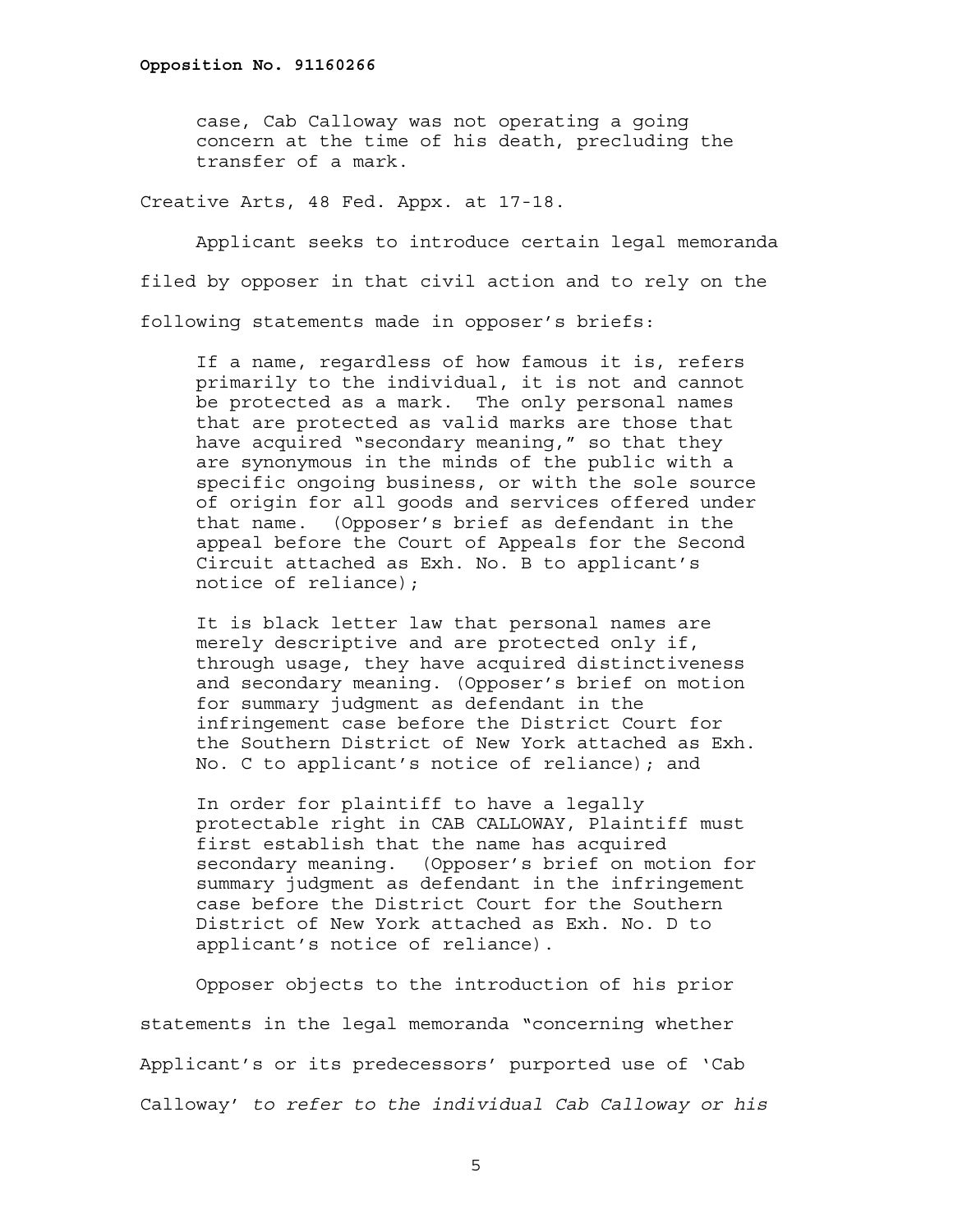*works* was protectable *under the law of that circuit*" in the civil action as "irrelevant and immaterial" to this case. Br. p. 9 (emphasis in original). Opposer also argues that these "legal arguments" are not admissible by notice of reliance under any of the provisions relied upon by applicant. Applicant counters that these statements are relevant because they serve as admissions against interest "as Opposer admitted in a prior court proceeding with Applicant that the name of an artist is presumptively a personal name, and that to be protected as a trademark, personal names must have secondary meaning." Br. p. 7. Applicant argues further that "pursuant to the doctrine of judicial estoppel" opposer is estopped from "contending that the mark CAB CALLOWAY is inherently distinctive." Id.

We begin by noting that these briefs do not reflect that they were received by the District Court or Court of Appeals and, thus, may be merely applicant's file copies of the documents. As such, they are not properly introduced under a notice of reliance as official records and opposer's objection on that basis is sustained. See Hard Rock Cafe International (USA) Inc. v Elsea, 56 USPQ2d 1504, 1508 (TTAB 2000). See also Martahus v. Video Duplication Services Inc., 3 F.3d 417, 27 USPQ2d 1846, 1849 (Fed. Cir. 1993) (without documentation properly of record Court cannot assess inconsistent positions).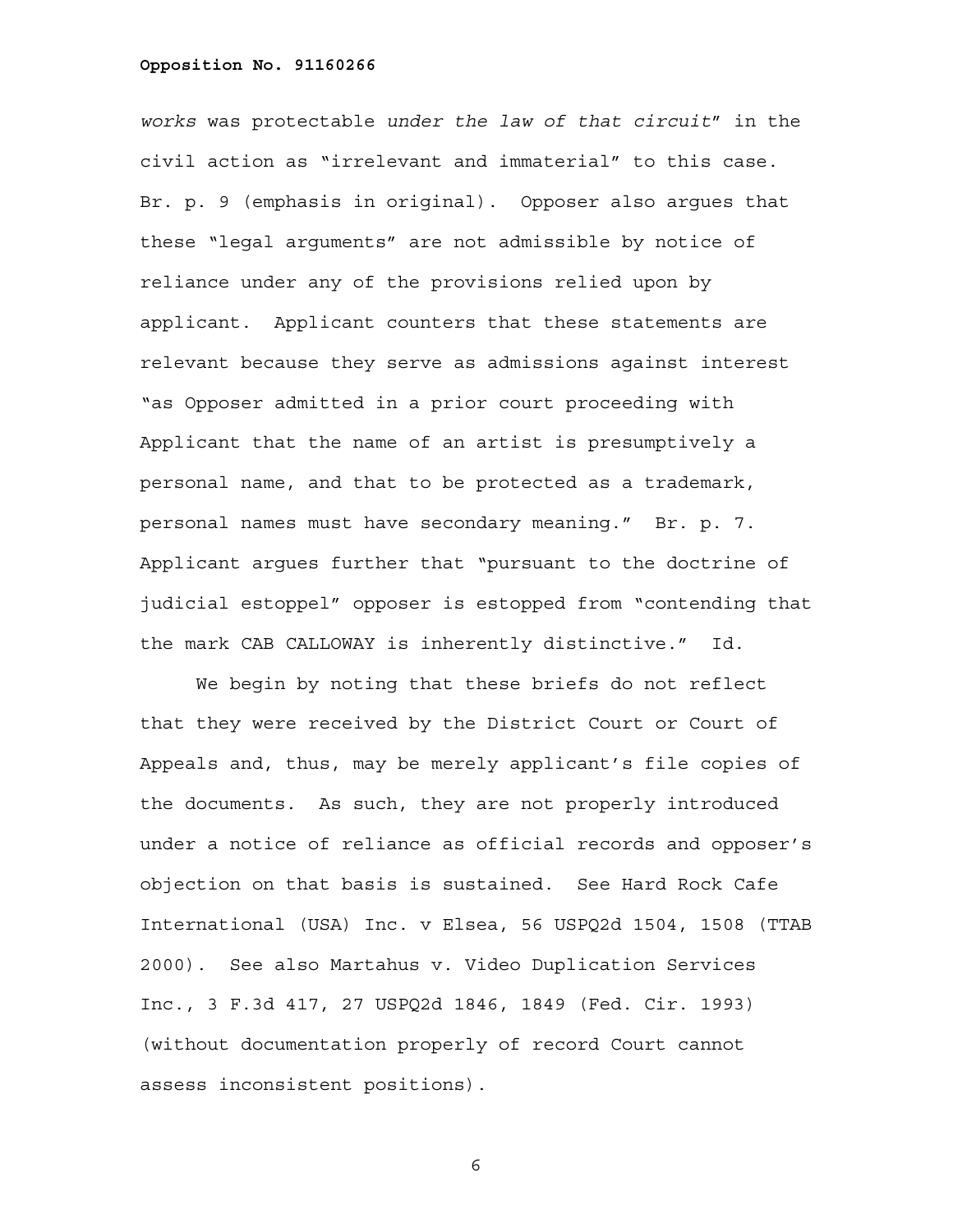However, the issue of whether these are applicant's file copies or copies retrieved from the District Court and Court of Appeals was not specifically addressed by applicant and opposer in their briefing of this case. Therefore, to the extent these briefs are from the court's files and could be considered official records, we address opposer's further objections.

We first consider opposer's objection on the basis that these are legal arguments. Prior statements of law are not admissions of fact, and cannot serve as admissions against interest. See Interstate Brands Corporation v. Celestial Seasonings, Inc., 576 F.2d 926, 198 USPQ 151, 153-54 (CCPA 1978) ("But, because 'that confusion is unlikely to occur' is a legal conclusion, it cannot be an 'admission.' Facts alone may be 'admitted.' In reaching the legal conclusion, the decision maker may find that a fact, among those on which the conclusion rests, has been admitted; he may not, however, consider as 'admitted' a fact shown to be nonexistent by other evidence of record; nor may he consider a party's opinion relating to the ultimate conclusion an 'admission.'").

The arguments made by opposer concerning applicant's asserted mark CAB CALLOWAY in defense of an infringement suit brought by applicant against him (i.e., that a personal name must have acquired distinctiveness before it can be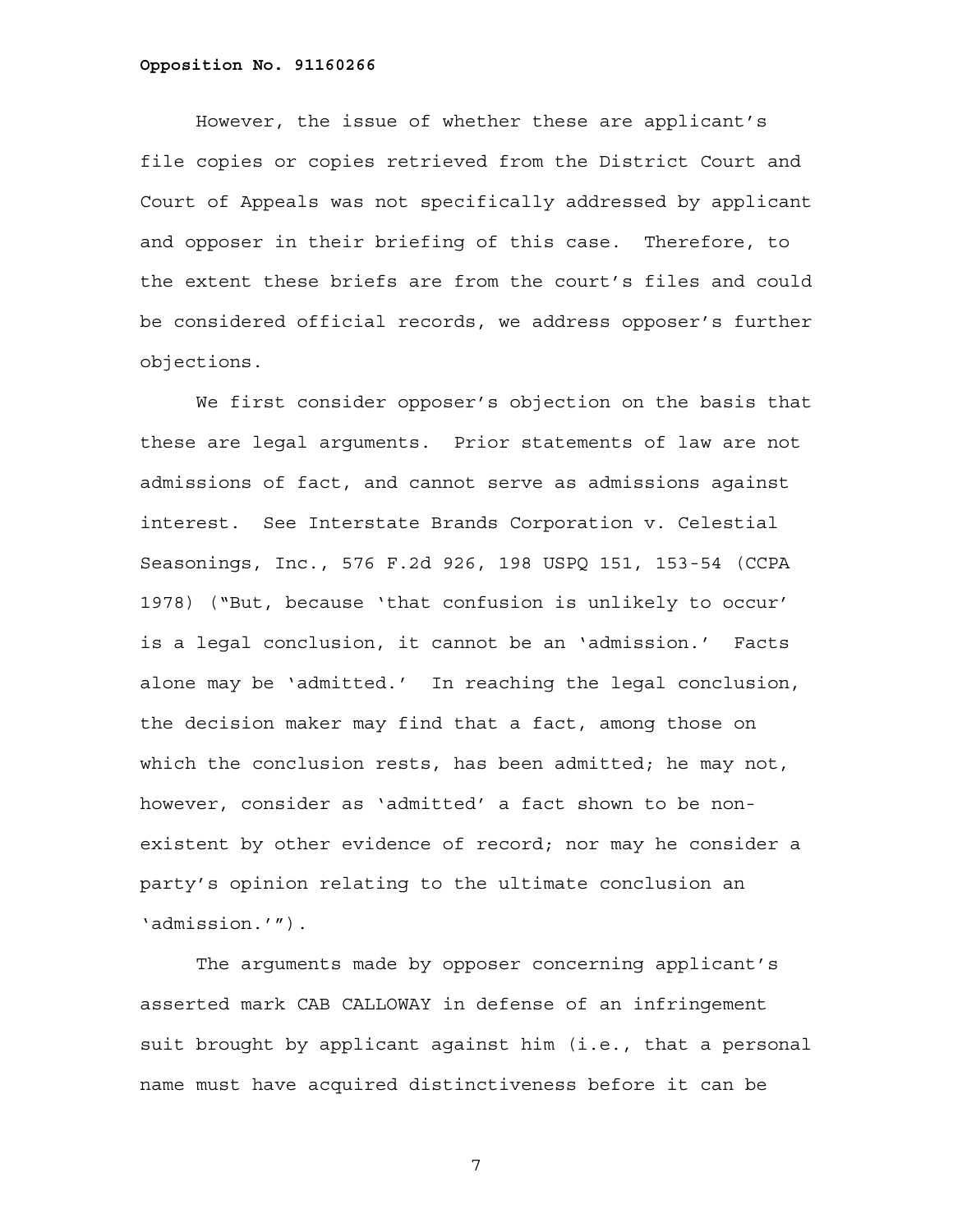exclusively appropriated as a trademark) are opinions of law and not admissions of fact and thus cannot serve in this case as admissions against interest by opposer.

We next consider the objection on the basis that these arguments are irrelevant and judicial estoppel is not applicable. The doctrine of judicial estoppel serves to prevent an unfair result by prohibiting a party from asserting a position inconsistent from one taken in a prior proceeding, and its application lies within the discretion of the court. Boston Chicken Inc. v. Boston Pizza International Inc., 53 USPQ2d 1053, 1055 (TTAB 1999) (citing DataGeneral Corp. v. GSA, 78 F.3d 1556, 1565 (Fed. Cir. 1996)). The Board applies a seven factor test to determine whether it is appropriate in a given circumstance: (1) judicial acceptance of the previously asserted inconsistent position; 2) risk of inconsistent results; 3) effect of the party's actions on the integrity of the judicial process; 4) perception that the tribunal has been misled; 5) reliance by the opposing party; 6) prejudice to the opposing party's case as a result of the inconsistent position; and 7) the party against whom estoppel is invoked must have received some benefit from the previously taken position. Boston Chicken, 53 USPQ2d at 1055 (citing Harley v. Meonto Corp., 869 F.2d 1469, 10 USPQ2d 1138 (Fed. Cir. 1989) and Water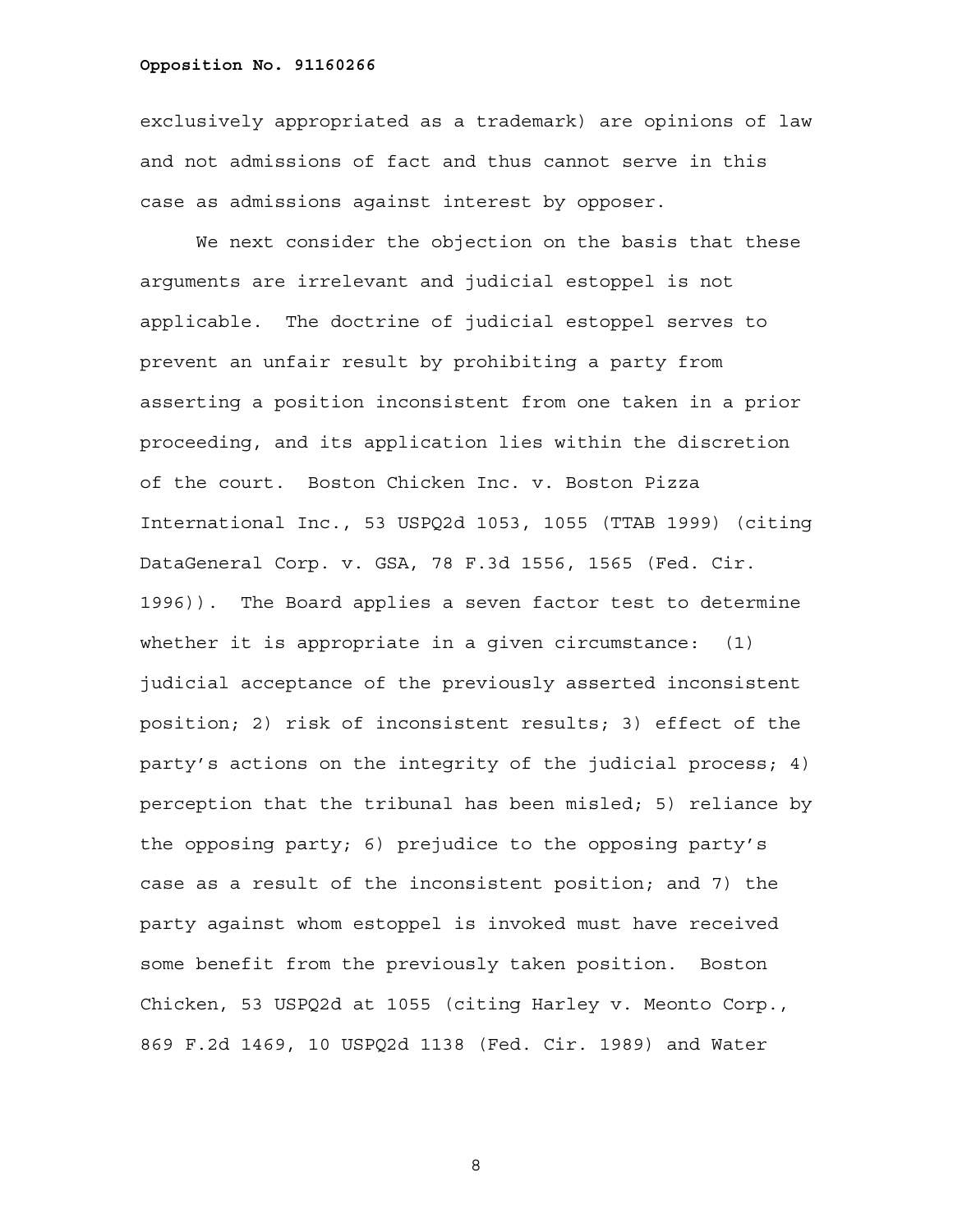Technologies Corp. v. Calco Ltd., 850 F.2d 660, 7 USPQ2d 1097 (Fed. Cir. 1988)).

Under the circumstances here, however, judicial estoppel is not applicable because the parties are before a different tribunal (court v. board), applying different legal standards (secondary meaning required for personal names v. no secondary meaning required for personal names), to determine different rights (use v. registration). Thus, because of the distinction between the proceedings there will not be an improper effect on the integrity of judicial proceedings and there is no perception that the tribunal has been misled. Accordingly, opposer's objections to Exhibits B, C and D attached to applicant's notice of reliance are sustained.

We turn next to applicant's objections to certain evidence. Applicant objects to Exhibit No. 1 submitted under Mr. Brooks' testimony and Exhibits Nos. 3-11 submitted under the notice of reliance as "not relevant to Opposer's Section 2(d) opposition based upon his pre-July 23, 1999 activities." In addition, applicant objects to Exhibit No. 3 attached to Mr. Brooks' testimony as "inadmissible hearsay" and to Exhibits Nos. 14 and 15 under the Notice of Reliance as not relevant "as the document[s] concern registered, not common law, trademark[s]."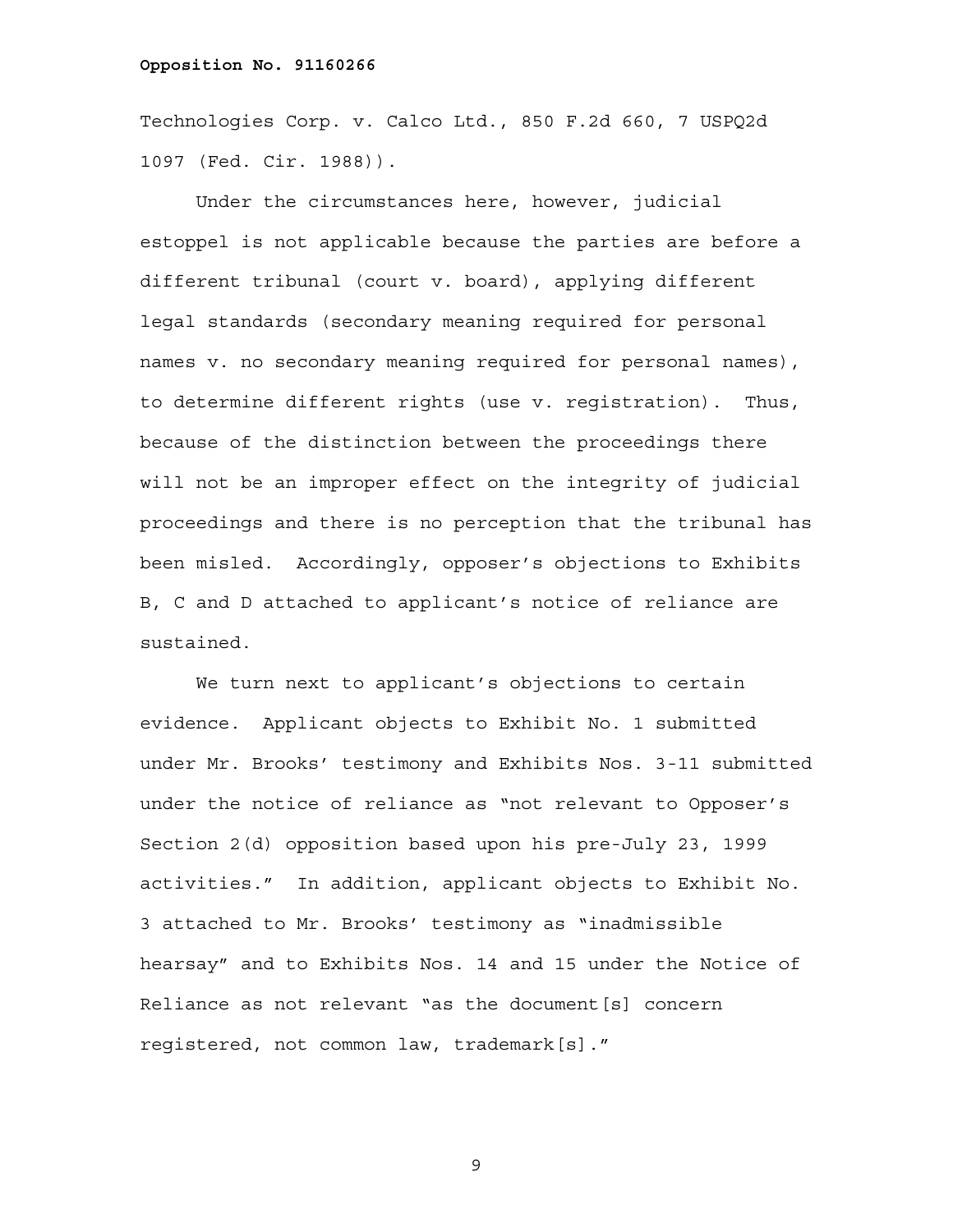Applicant has already stipulated "to the admission into evidence without objection of the affidavit attached hereto as Exhibit B [Brooks' affidavit] and the exhibits thereto as part of Opposer's testimony in these proceedings." Stip. p. 1. Thus, applicant has waived its right to object to the admissibility of the exhibits attached to Mr. Brooks' testimony affidavit and its objections are overruled. We note, however, that Exh. No. 3 consists of a letter from a third party, and the probative value of this letter is limited to the extent that we cannot consider the statements therein for the truth of the matters asserted.

As to the exhibits submitted under the notice of reliance, the documents in Exhibits Nos. 3-11, which comprise printed publications dated after July 23, 1999, have limited probative value in that we cannot take the statements contained in the publications as establishing the truth of the matters asserted therein. Nonetheless, they are relevant, at a minimum, to show continued consumer exposure to opposer's asserted mark THE CAB CALLOWAY ORCHESTRA in connection with his name. With regard to Exhibits Nos. 14 and 15, third-party registrations for band names, e.g., COUNT BASIE ORCHESTRA, these documents have some relevance regarding the standard to be applied to personal name marks and the United States Patent and Trademark Office (USPTO) practice in determining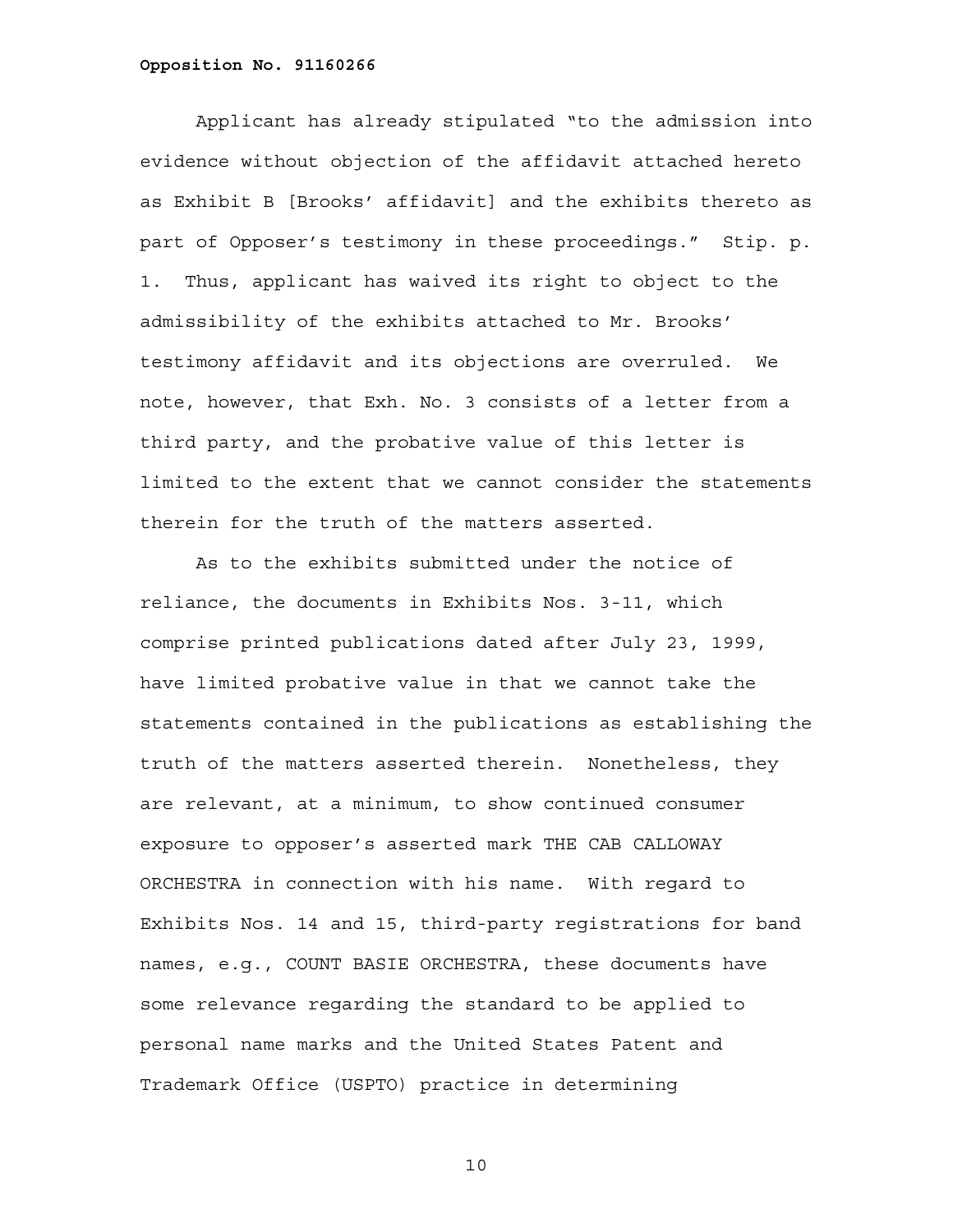registrability of certain types of marks. As opposer states, "these exhibits are relevant, as they provide evidence of the distinctiveness of marks that include both the name of a famous historical band leader and the word ORCHESTRA." Br. p. 3. In view thereof, applicant's objections to these exhibits submitted under notice of reliance are also overruled.

### **STANDING**

As discussed below, opposer has shown that he has used the phrase THE CAB CALLOWAY ORCHESTRA in connection with live musical performances and as such has demonstrated a real interest in opposing registration of the mark CAB CALLOWAY for the identified services. See Ritchie v. Simpson, 170 F.3d 1092, 50 USPQ2d 1023 (Fed. Cir. 1999); Jewelers Vigilance Committee, Inc. v. Ullenberg Corp., 823 F.2d 490, 2 USPQ2d 2021 (Fed. Cir. 1987); Lipton Industries, Inc. v. Ralston Purina Co., 670 F.2d 1024, 213 USPQ 185 (CCPA 1982). Thus, opposer has established his standing.

# **LIKELIHOOD OF CONFUSION/PRIORITY**

As noted above, the parties submitted a stipulation as to certain facts and as to the remaining issue to be resolved. In particular, the parties stipulated that "the sole issue before the Board in this opposition is whether Opposer can establish rights in THE CAB CALLOWAY ORCHESTRA prior to the filing date of the opposed application, which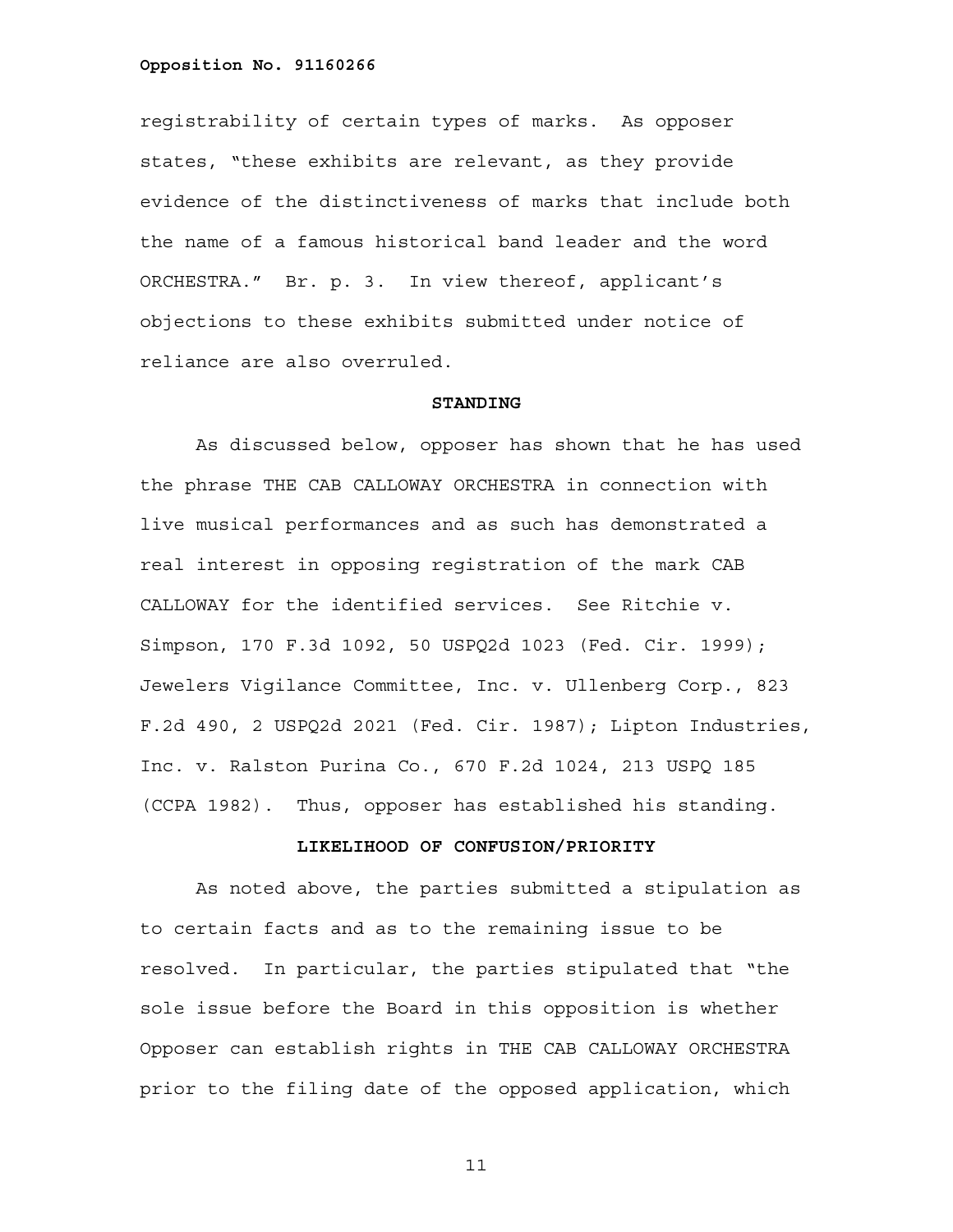is July 23, 1999." Stip. p. 1. As to the issue of likelihood of confusion the parties stipulated that:

THE CAB CALLOWAY ORCHESTRA and CAB CALLOWAY, considered in their entirety, are nearly identical in appearance, sound, connotation, and commercial impression. Stip. ¶11;

Opposer's goods and services and the services set forth in the Application are identical or closely related. Stip. ¶12; and

Should Opposer establish that its use of THE CAB CALLOWAY ORCHESTRA created rights that existed prior to July 23, 1999, then any application granted to Applicant for CAB CALLOWAY for the services set forth in its application would cause a likelihood of confusion with THE CAB CALLOWAY ORCHESTRA for the goods and services he offers for sale or sells in connection with that term. Stip.  $\P_{14}$ .

Thus, there is no dispute that the marks are nearly identical and the goods and services are identical or closely related. We, therefore, conclude that there is a likelihood of confusion between the phrase THE CAB CALLOWAY ORCHESTRA and applicant's proposed mark CAB CALLOWAY.

We turn then to the question of priority. The parties

have stipulated to the following facts:

Opposer Chris Brooks is the eldest grandson of the internationally famous jazz musician Cab Calloway, who died in 1994. Stip. ¶1;

Opposer performs and has performed with his musical ensemble THE CAB CALLOWAY ORCHESTRA (the "Orchestra") in the United States. Stip. ¶2;

Opposer is the sole proprietor, musical director, and lead performer of the Orchestra. Stip. ¶3;

Opposer uses THE CAB CALLOWAY ORCHESTRA in connection with the Orchestra's live musical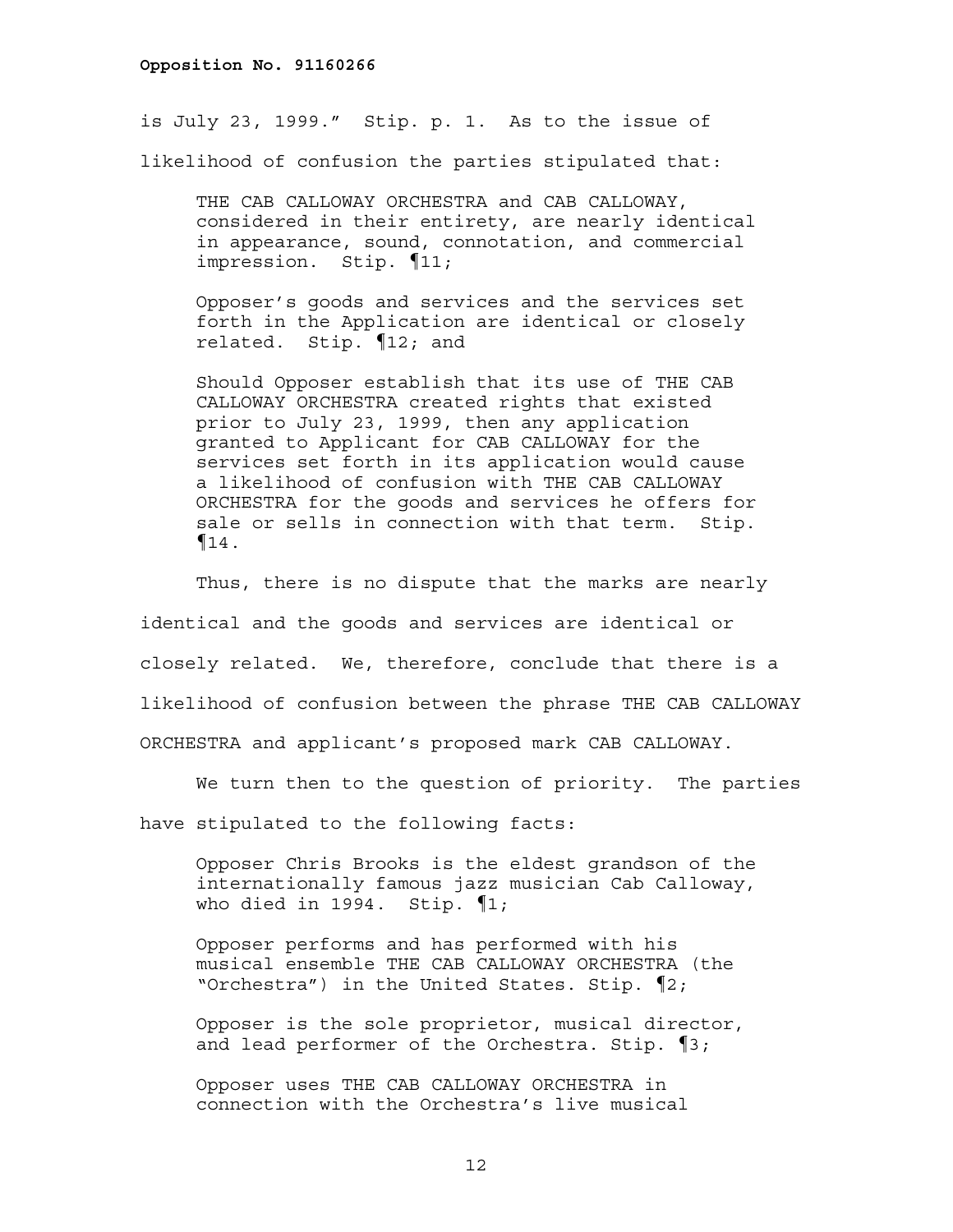performances in the United States and has used it continuously from the date of adoption. Stip. ¶4;

Opposer uses THE CAB CALLOWAY ORCHESTRA in connection with the sale of compact discs and videotapes in the United States and has used it continuously from the date of adoption. Stip. ¶5.

Applicant Creative Arts by Calloway, LLC ("Creative Arts") is a Delaware limited liability company founded by its predecessor, Cab Calloway's widow, Zulme Calloway, and Cab Calloway's daughters Chris Calloway and Cabella Calloway Langsam. Stip. ¶6;

On July 23, 1999, Applicant's predecessor filed intent-to-use application Serial No. 75/761,159 (the "Application") to register CAB CALLOWAY. Stip. ¶7; and

The earliest priority date upon which Applicant can and does rely for the services set forth in the Application, and for purposes of this opposition, is the date it filed the Application, July 23, 1999. Stip. ¶9.

Thus, what remains for our determination is the question of when opposer first began use of THE CAB CALLOWAY ORCHESTRA and if any use by opposer prior to July 23, 1999 was of a nature to establish prior rights sufficient to preclude registration of the applied-for mark by applicant.

The record shows that opposer first used THE CAB CALLOWAY ORCHESTRA in connection with a live musical performance on December 19, 1998. Opposer performed under the name THE CAB CALLOWAY ORCHESTRA on at least three other occasions prior to July 23, 1999: February, 1999 (Zullo Decl. ¶3); March 20, 1999; and May 19, 1999 (Mikami Decl. ¶¶4-5, Burton Decl. ¶4, Brooks Aff. ¶6). At these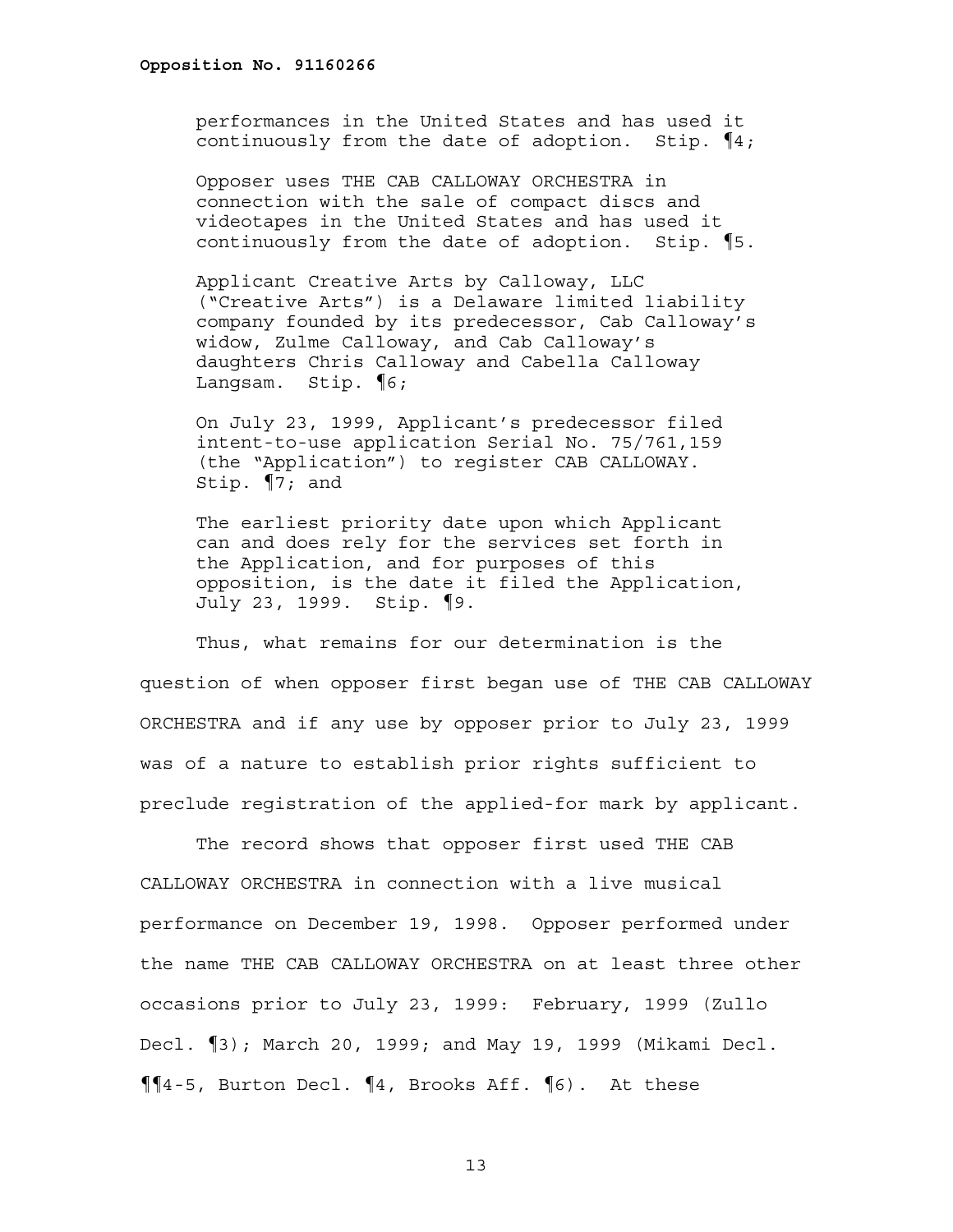performances the orchestra's name was prominently displayed and opposer repeatedly referred to the orchestra as THE CAB CALLOWAY ORCHESTRA. See generally Mikami Decl. and Brooks Aff. In addition, at some of these performances opposer advertised and sold compact discs and videotapes of the band's performance bearing the name THE CAB CALLOWAY ORCHESTRA. Id.; Burton Decl. In March of 1999, opposer engaged a marketing consultant who distributed a press packet in that month, advertising and promoting opposer's band under the name THE CAB CALLOWAY ORCHESTRA to industry contacts, including Time Warner, William Morris and ICM. Zullo Decl. Since 1999, opposer has averaged "about twentyfour to forty concerts per year in the United States" and continues to sell his CDs and videotapes. Brooks Aff. ¶10.

Opposer asserts that the evidence of record establishes his prior service mark use or, in the alternative, trade name use or use analogous to trademark use.

There is no dispute that opposer used the phrase THE CAB CALLOWAY ORCHESTRA in connection with live musical performances, CDs and videotapes prior to July 23, 1999. Applicant argues, however, that these uses are not sufficient to establish rights in the name THE CAB CALLOWAY ORCHESTRA. More specifically, applicant argues that under common law "to be protected as a trademark, personal names must have secondary meaning." Br. p. 18. Applicant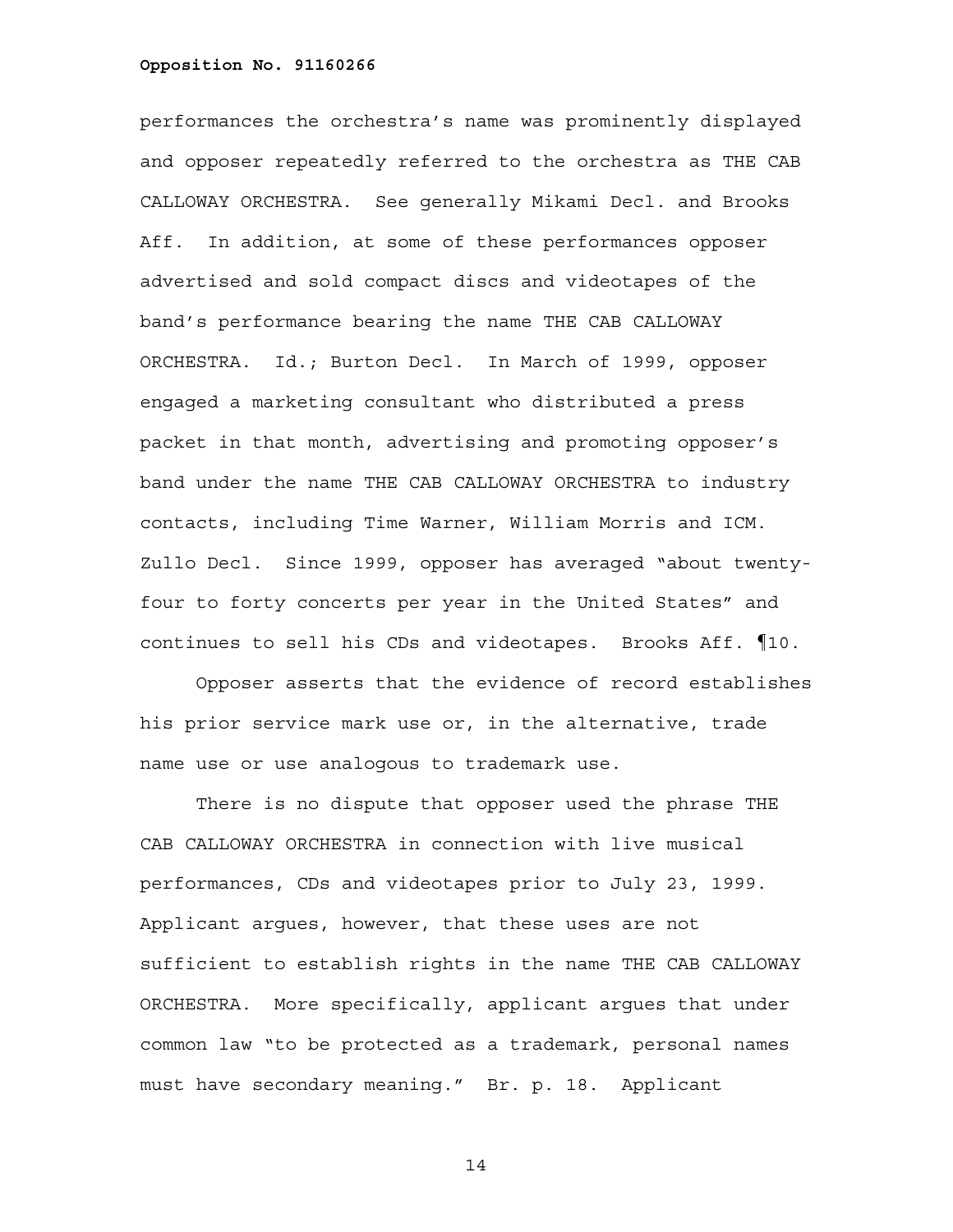contends that the evidence of record is not sufficient to find secondary meaning in opposer's alleged mark prior to applicant's filing date. In making this argument, applicant recognizes that "personal names which are not primarily merely surnames will be accepted for registration, published, and if not opposed and used, registered." Br. p. 19. Applicant further contends that "that departure from the common law benefits applicants, not opposers. Under Section 2(d), Opposer [sic] chosen weapon in this proceeding, he must assert a prior registration or common law right. He has no prior registration, so he is bound by the common law which, as Opposer pointed out repeatedly in prior litigation between the parties, demands secondary meaning before personal names may be asserted as trademarks." Br. p. 19.

As to trade name use, applicant argues that the evidence is insufficient to show that "he used the name THE CAB CALLOWAY ORCHESTRA in a manner which identified his services to the public." Br. p. 23.

A personal name mark, unless it is primarily merely a surname, is registrable on the Principal Register without a showing of secondary meaning, and thus is deemed to be inherently distinctive under the Lanham Act if the record shows that it is used in a manner that would be perceived by purchasers as identifying the services in addition to the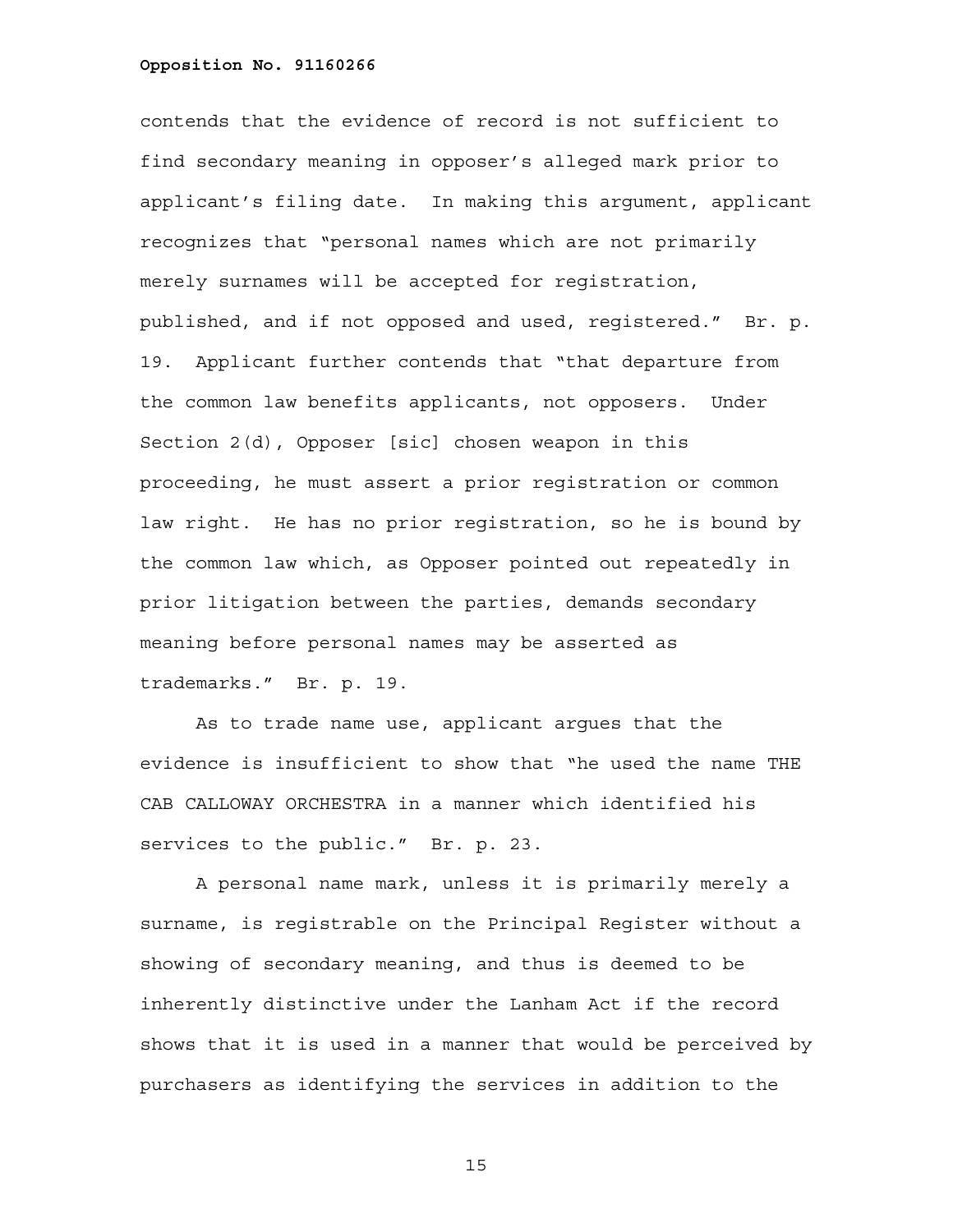÷.

person. Compare In re Carson, 197 USPQ 554 (TTAB 1977) (JOHNNY CARSON registrable as a service mark where name featured in advertisements for services) and In re Ames, 160 USPQ 214 (TTAB 1968) (NEAL FORD & THE FANATICS registrable as a service mark where name was used on advertisements that prominently featured a photograph of the group and gave the name, address and telephone number of the group's booking agent), with In re Mancino, 219 USPQ 1047 (TTAB 1983) (BOOM BOOM would be viewed by the public solely as applicant's professional boxing nickname and not as an identifier of the service of conducting professional boxing exhibitions) and In re Lee Trevino Enterprises, Inc., 182 USPQ 253 (TTAB 1974) (LEE TREVINO not registrable where specimens of use only identify a famous golfer not services). See also TMEP Section 1301.02(b). Indeed, applicant's own application for the mark CAB CALLOWAY, which is a personal name, was not refused registration as merely descriptive, and was forwarded to publication by the USPTO without any requirement for a showing of acquired distinctiveness.

The requirement that pertains to personal names under the Lanham Act is found in Section 2(c) which requires written consent from living individuals. $^3$  In those cases

<sup>&</sup>lt;sup>3</sup> Personal names are also addressed in Section 2(a) of the Lanham Act which provides: No trademark by which the goods of the applicant may be distinguished from the goods of others shall be refused registration on the principal register on account of its nature unless it - (a) Consists of or comprises ... matter which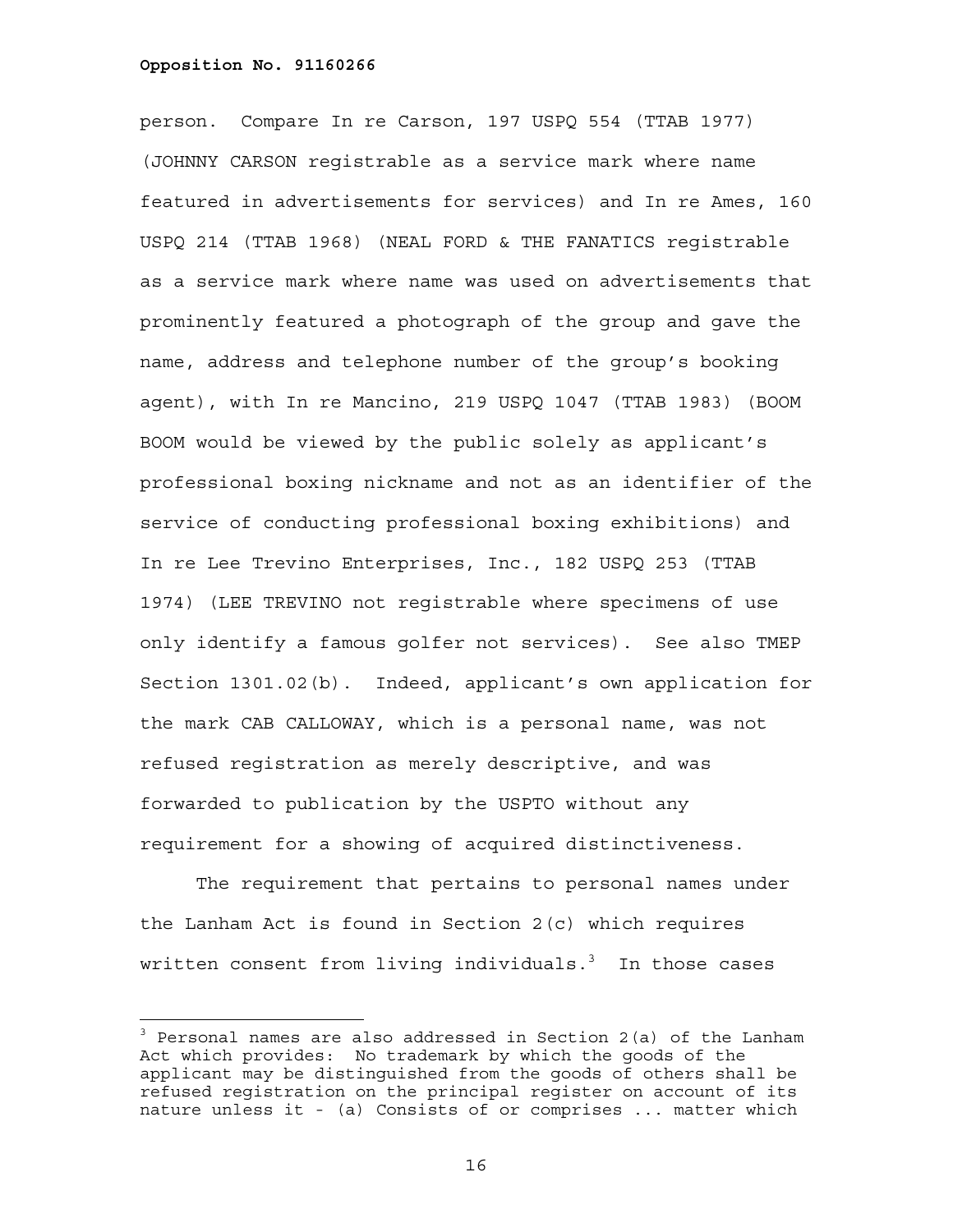÷.

where the name does not identify a living individual it is USPTO practice to require a statement to that effect. For example, the subject application includes the statement "The name Cab Calloway does not identify a living individual."

Applicant cites to various authorities that personal name marks are merely descriptive and not entitled to protection absent a showing of secondary meaning. However, applicant has not cited to any prior decisions of the Board or of its primary reviewing court in which this proposition has been stated or followed, and we are aware of no such decisions.4 For the reasons discussed below, we are not

may disparage or falsely suggest a connection with persons, living or dead...or bring them into contempt, or disrepute. However, that issue is not before us.

4 We note that the Seventh Circuit recognizes some limitation to the general requirement that secondary meaning be shown for a personal name, for such name to be protectible in an infringement case focusing on use, rather than registration of the mark. In Peaceable Planet Inc. v. Ty Inc., 363 F.3d 986, 70 USPQ2d 1386, 1389-90  $(7<sup>th</sup> Cir. 2004)$ , the court stated:

The "rule" that personal names are not protected as trademarks until they acquire secondary meaning is a generalization, and its application is to be guided by the purposes that we have extracted from the case law. When none of the purposes that animate the "personal name" rule is present, and application of the "rule" would impede rather than promote competition and consumer welfare, an exception should be recognized. And will be; for we find cases holding, very sensibly – and with inescapable implications for the present case – that the "rule" does not apply if the public is unlikely to understand the personal name as a personal name. [citations omitted] The personal-name "rule," it is worth noting, is a common law rather than statutory doctrine. All that the Lanham Act says about personal names is that a mark that is "primarily merely a surname" is not registrable in the absence of secondary meaning. There is no reference to first names... The extension of the rule to first names is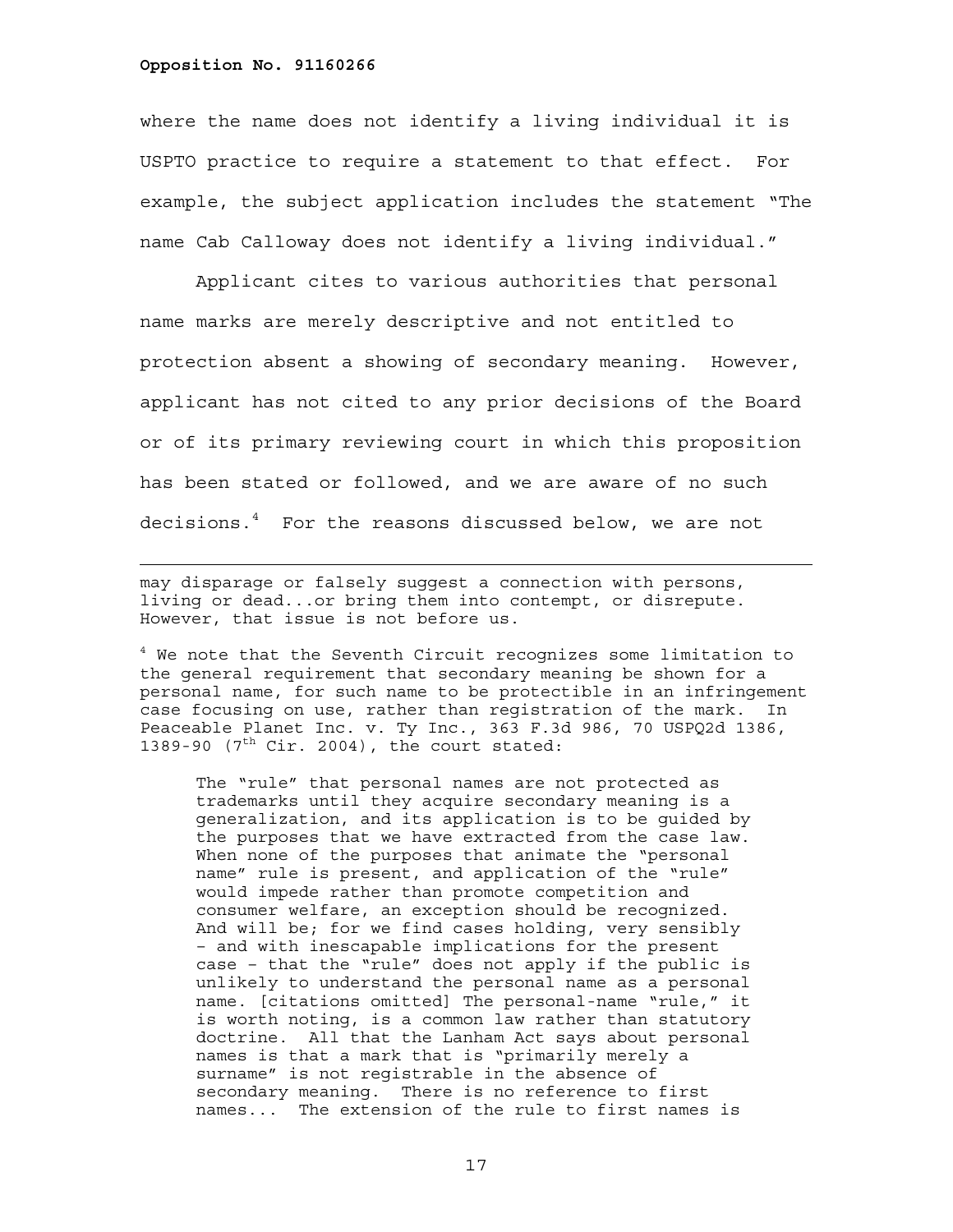persuaded that we should follow the authorities cited by applicant on this issue.

The early cases interpreting the Lanham Act reviewed the differences between the Trade Mark Act of 1905 and the Lanham Act, concluding that while surnames continue to require a showing of secondary meaning under the Lanham Act, personal or full names do not. In finding "Andre Dallioux" registrable for traveling bags and ladies' hand bags because it comprised an entire name of an individual, the Commissioner stated:

Under the provisions of the Trade Mark Act of 1905, "registration of a mark which ... consists merely of the name of an individual" was prohibited unless it was printed in such a manner as to comply with certain exceptions set out in section 5 of that Act. The Act was further construed to prohibit registration of marks consisting of surnames, refusal being based upon the construction that a surname constituted the major portion of an individual name, and accordingly was within the prohibition as to the "name of an individual" above quoted...Thus under the Act of 1905, registration of marks consisting of names of individuals, including surnames, was prohibited. In the corresponding section of the Trade Mark Act of 1946, section 2(e), there is no reference to "merely the name of an individual" in specifying the types of marks which shall be refused registration on account of their nature and, in place thereof, section 2 provides that "no

 a judicial innovation and so needn't be pressed further than its rationale, as might have to be done if the rule were codified in inflexible statutory language. Notice too the limitation implicit in the statutory term "primarily."... Treating the personalname rule as a prohibition against ever using a personal name as a trademark (in the absence of secondary meaning) would lead to absurd results, which is a good reason for hesitating to press a rule to its logical limit, its semantic outer bounds.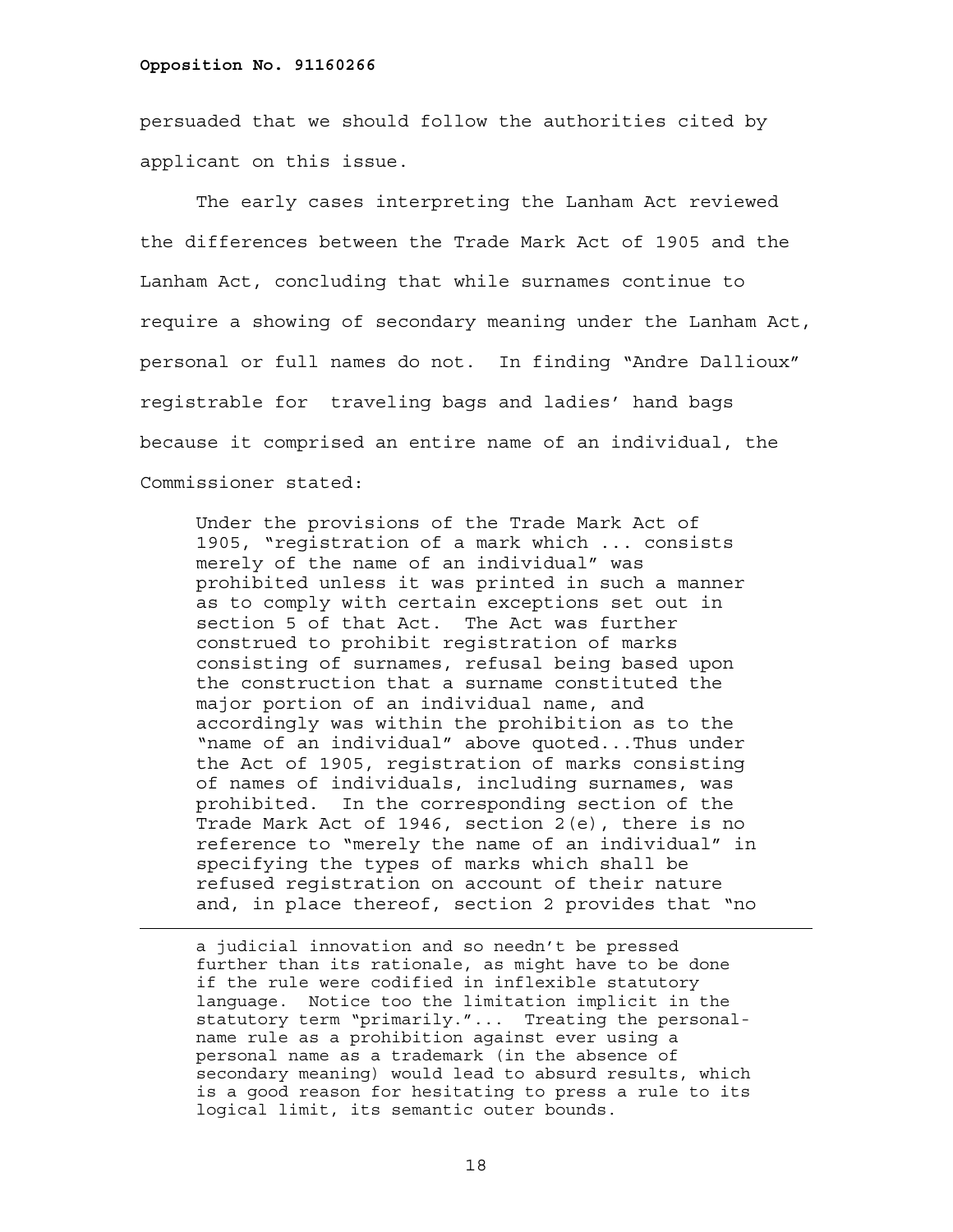trade mark ... (3) is primarily merely a surname." It thus continued to require refusal of registration of marks which consisted merely of surnames, which the court referred to as "the significant portion of the name," in The American Tobacco Co. v. Wix, supra, but eliminated the requirement of refusal of one consisting of "the name of an individual." To refuse registration of the mark as shown in the drawing would be in effect to continue the rule of the Act of 1905, even though the prohibition against registration of a mark consisting of the name of an individual (which included surnames but was not restricted thereto), no longer remains in the law.... It is to be noted that the mark presented is used as a trade mark. A different situation might well be presented in the event an individual name was not used as a trade mark, as for example, if it were used merely as a part of the name and address of the manufacturer rather than as a trade mark.

Ex Parte Dallioux, 83 USPQ 262, 263 (Comm'r 1949). See also Ex Parte Rivera Watch Corp., 106 USPQ 145 n. 9 (Comm'r 1955) ("The discussions also indicate an intent to permit an applicant to register his own full name, but the language finally adopted in Sec. 2(e) does not necessarily permit such a broad interpretation. When read in conjunction with Sec. 2(c), however, such intent probably was expressed, although in a somewhat negative manner.")

 The USPTO continues to view personal names as inherently distinctive and registrable on the Principal Register. See In re J.J. Yeley, 85 USPQ2d 1150 (TTAB 2007) (J. J. Yeley identifies an individual and, therefore, is not primarily merely a surname).

We see no logical basis for holding that a personal name mark which is inherently distinctive for registration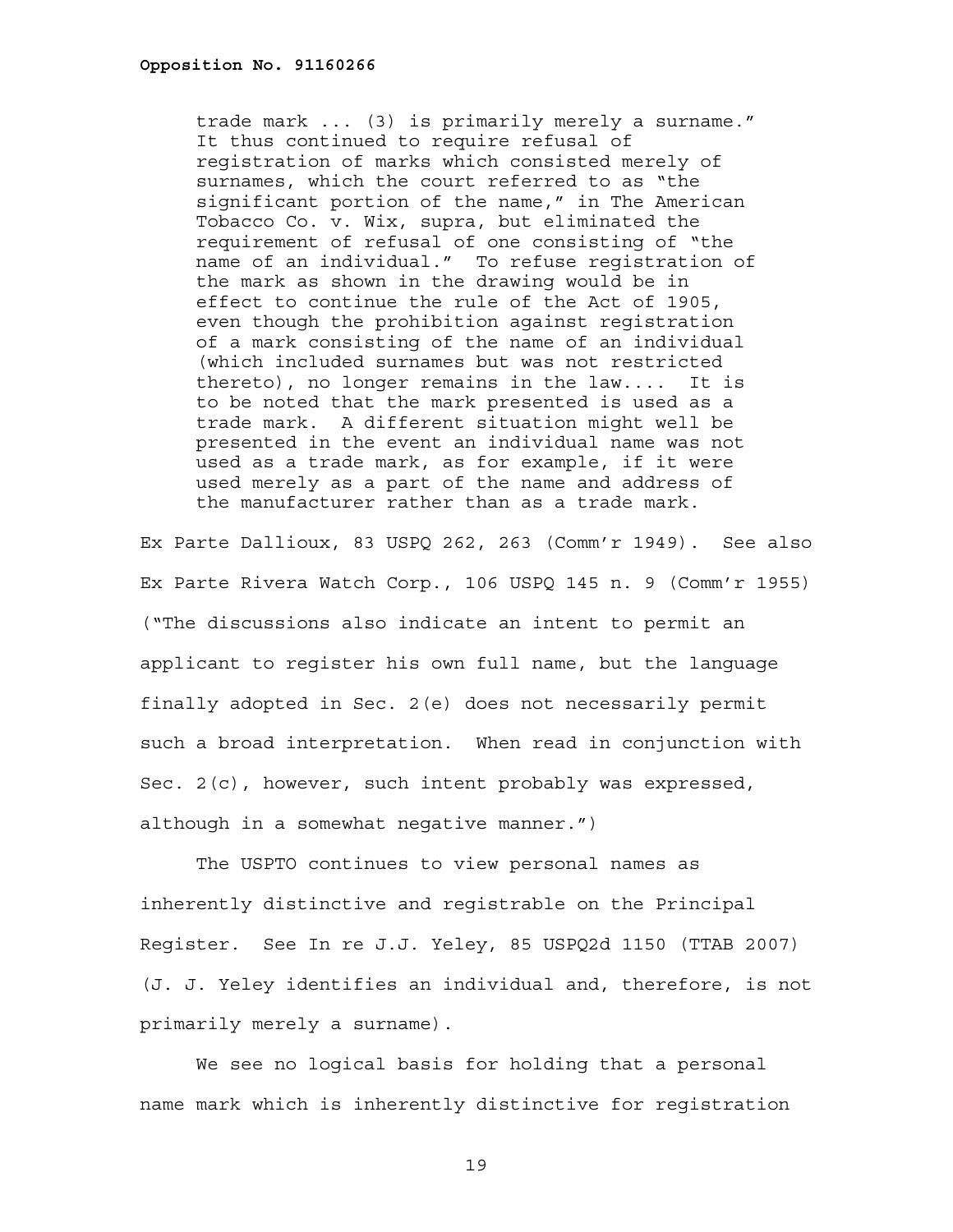purposes must nonetheless be shown to have acquired secondary meaning before it can be relied upon by an opposer in an opposition proceeding. Thus, we reject applicant's argument regarding opposer's alleged failure to establish secondary meaning in his mark because we consider the mark to be inherently distinctive.

To rule otherwise would be in direct conflict with the basic underpinning of trademark law in the United States, which is that rights are obtained through use and not by being the first to file an application. If we applied two different standards it would judicially create a first to file system for personal names. Thus, what cannot be reconciled is the application of different standards to the plaintiff and defendant in these circumstances. Either personal name marks require secondary meaning, in which case we must remand the application for examination under that standard, or they do not, in which case opposer need not show secondary meaning. It is a settled interpretation of the statute, followed by the USPTO for over 50 years, that personal name marks are inherently distinctive under the Lanham Act and we continue to follow that interpretation. We hold that when a plaintiff is asserting prior rights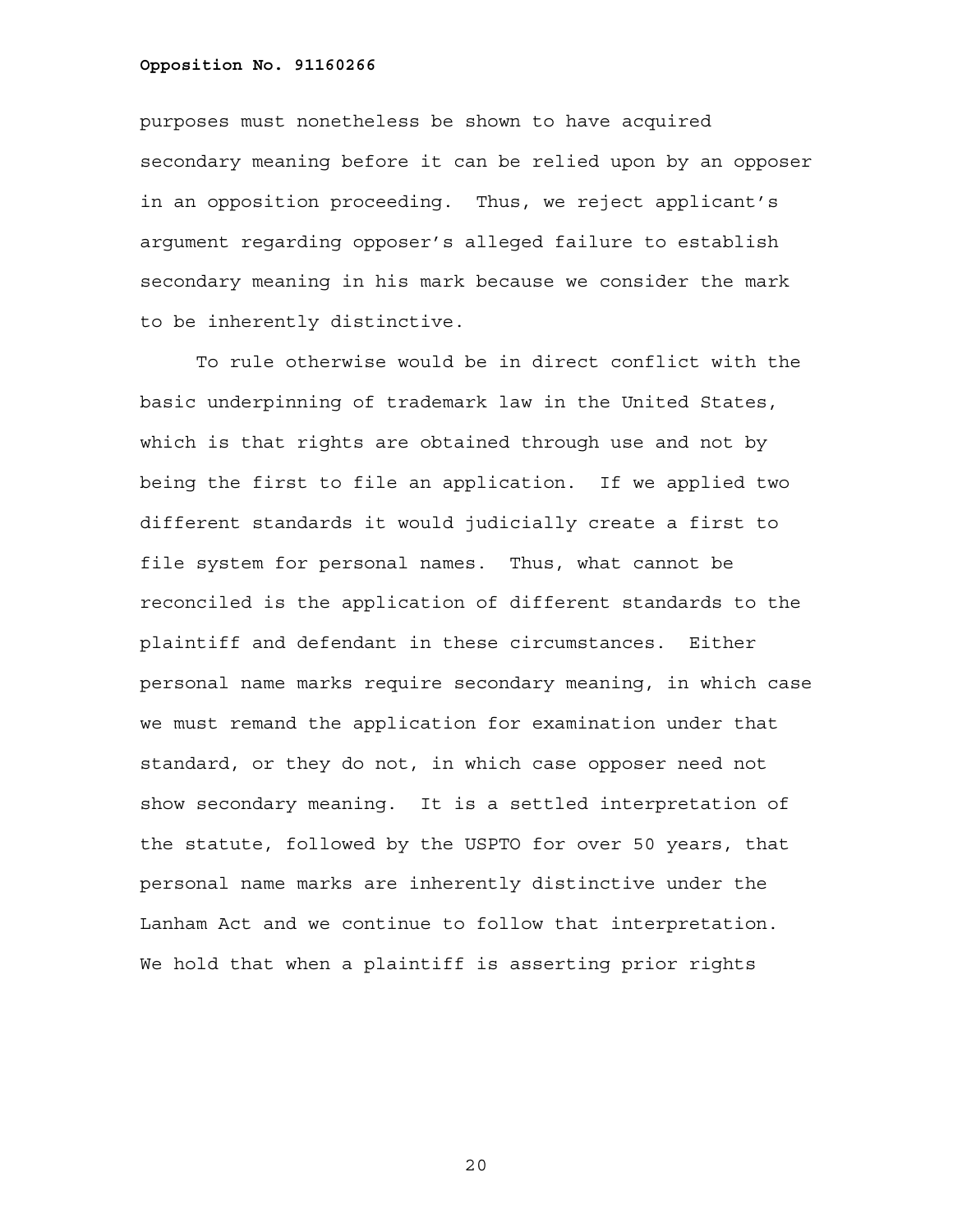—<br>—

based on a personal name, not a surname, the personal name trademark is inherently distinctive.<sup>5</sup>

 In view thereof, opposer's mark THE CAB CALLOWAY ORCHESTRA, taken in its entirety, is inherently distinctive; and the record demonstrates opposer's use of this phrase as a service mark in connection with live musical performances prior to applicant's filing date.<sup>6</sup>

In addition, we find that the record also supports use as a trade name and, again, opposer's use as a trade name is prior to applicant's filing date. $^7$  "An organization need only to have used a name or acronym in a manner that identifies the company by that name or acronym to the public." National Cable Television Association Inc. v. American Cinema Editors Inc., 937 F.2d 1572, 19 USPQ2d 1424, 1428 (Fed. Cir. 1991). See also West Florida Seafood Inc. v. Jet Restaurants Inc., 31 F.3d 1122, 31 USPQ2d 1122, 1665

 $^5$  In view of the above, we do not reach opposer's argument that CAB CALLOWAY is an historical name.

 $^6$  In view of our decision regarding opposer's service mark use we do not address the issue of whether the use in connection with opposer's CDs and videotapes was sufficient to establish trademark rights prior to applicant's filing date. See generally TMEP Section 1202.08 (Title of a Single Work). See also Herbko International Inc. v. Kappa Books Inc., 308 F.3d 1156, 64 USPQ2d 1375 (Fed. Cir. 2002).

 $^7$  Although opposer did not specifically plead trade name rights in the phrase THE CAB CALLOWAY ORCHESTRA, both parties proceeded as if opposer had done so. We deem the pleadings amended to conform to the evidence under Fed. R. Civ. P. 15(b), that is, to specifically include a claim of trade name rights in the phrase THE CAB CALLOWAY ORCHESTRA.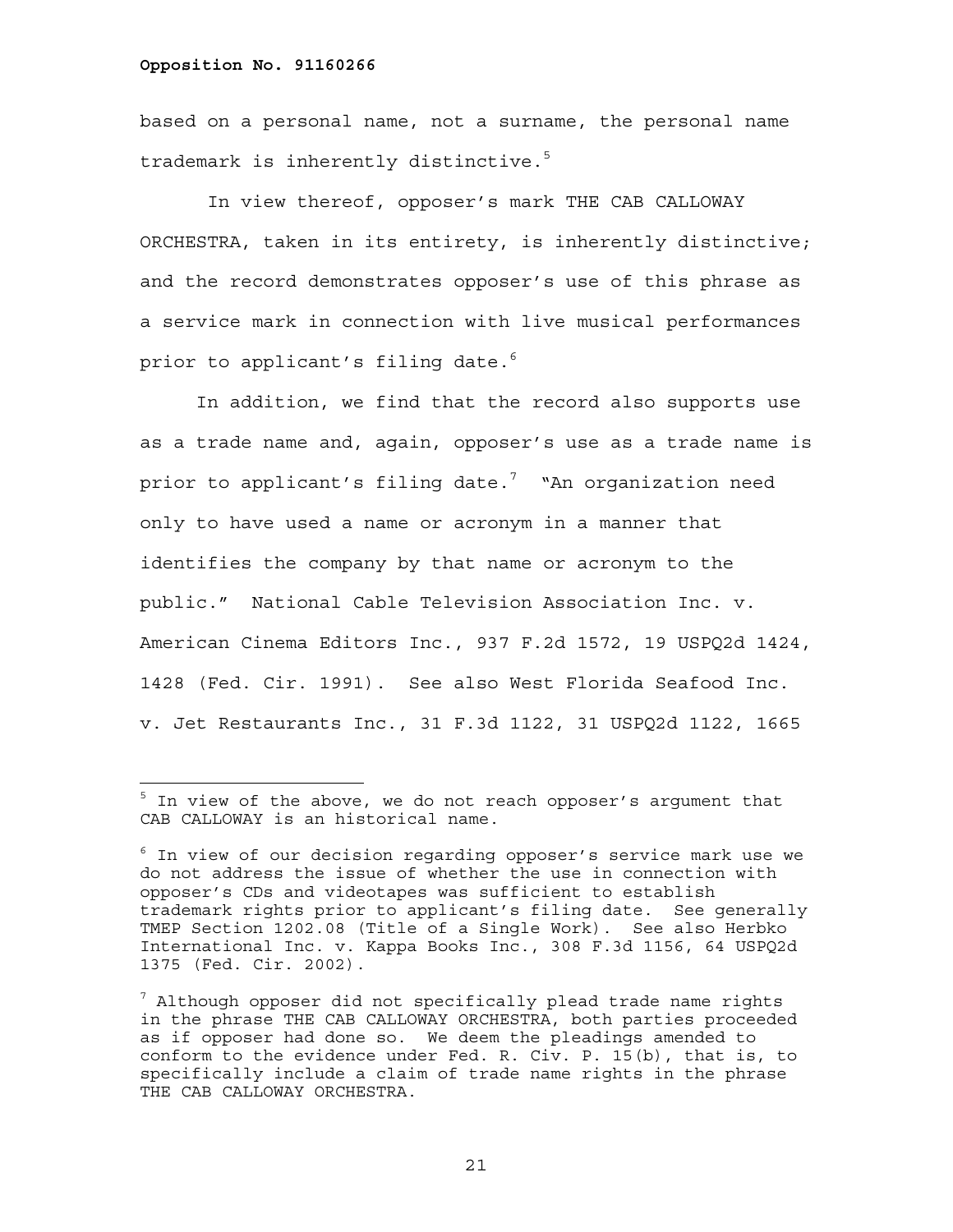(Fed. Cir. 1994) ("In this case, the fact that a public health food inspector believed that the restaurant he was inspecting went by the name 'Fast Eddie's' is overwhelming evidence that West was identifying its restaurant to the public as 'FAST EDDIE'S.'") The evidence of record clearly shows opposer identifying his band as THE CAB CALLOWAY ORCHESTRA to the public. See Mikami, Burton and Zullo declarations; see also Brooks Aff. Exh. No. 2 (contracts between the venues and Chris Brooks and The Cab Calloway Orchestra).

As part of our finding above, we have determined that opposer "developed a trade identity," in THE CAB CALLOWAY ORCHESTRA through his use of this phrase as a trade name. Otto Roth & Company, Inc. v. Universal Foods Corporation, 640 F.2d 1317, 209 USPQ 40, 43 (CCPA 1981). However, opposer asserts that "to serve as a bar to registration, a trade name need not be inherently distinctive, nor must it have acquired any secondary meaning." Reply Br. p. 9. In support of this proposition opposer relies on Alfred Electronics v. Alford Mfg. Co., 142 USPQ 168, 172 (CCPA 1964). Alfred Electronics involved an interference where the Board found prior use of a trade name that consisted of a surname sufficient to establish prior use. In affirming the Board's determination, the Court of Customs and Patent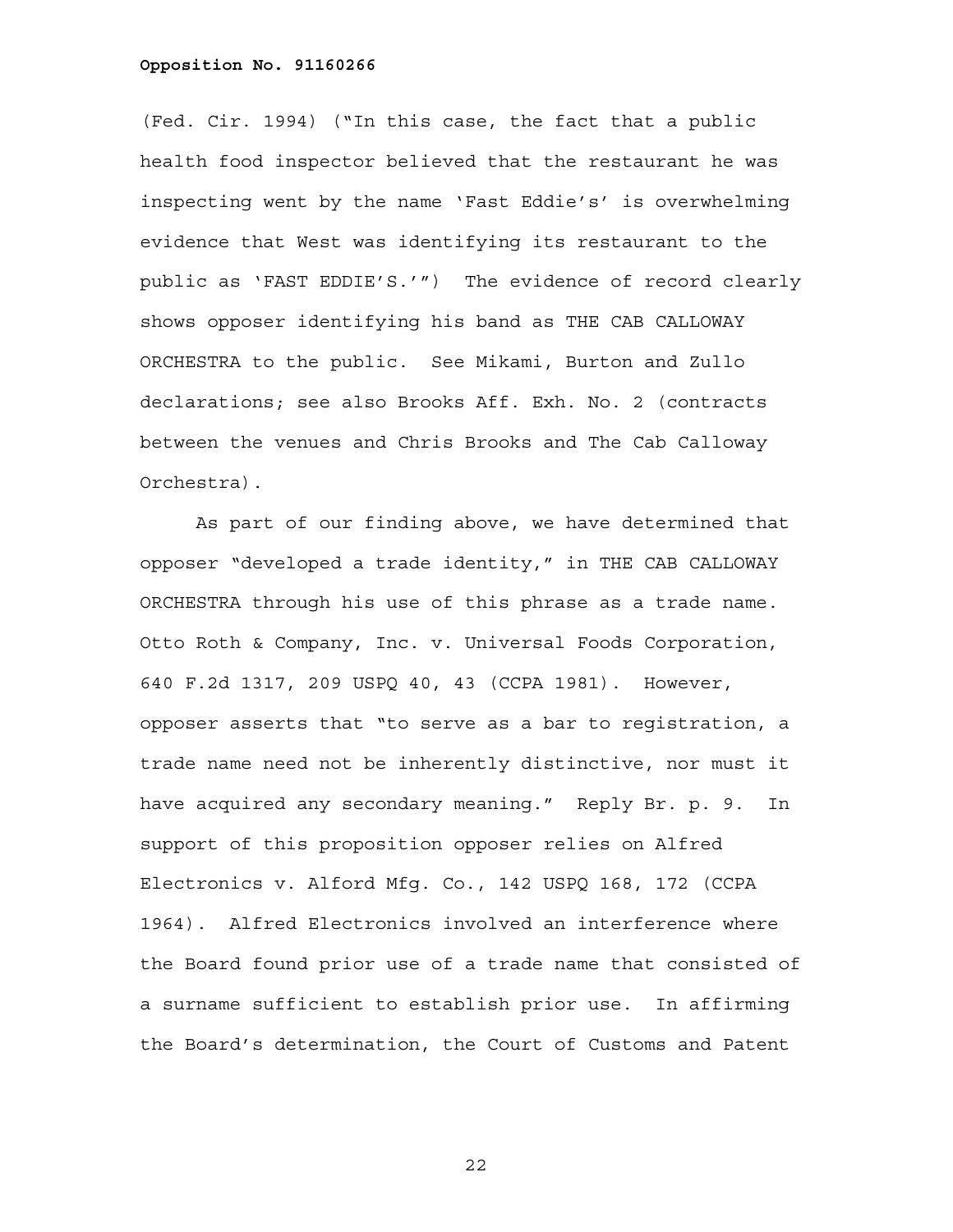Appeals (CCPA), the predecessor to the Court of Appeals for the Federal Circuit (Court), stated:

Under Section 2(d), a trademark is not entitled to registration where it so resembles a mark or trade name previously used by another as to be likely to cause confusion, or to cause mistake, or to deceive. That section does not specify that a trade name must be inherently distinctive or that it must have acquired a secondary meaning to be effective as a bar to registration and we find no basis for adopting an interpretation imposing such a requirement.

 The CCPA earlier articulated this idea in In re Lyndale Farm, 186 F.2d 723, 726, 38 CCPA 825 (CCPA 1951):

A trade name may be descriptive, generic, geographic, common in a trade sense, personal, firm or corporate. A trade-mark's function is to identify and distinguish a product, whereas a trade name's function is to identify and distinguish a business.

The Lanham Act defines "trade name" as follows:

The terms "trade name" and "commercial name" mean *any* name used by a person to identify his or her business or vocation. Trademark Act § 45, 15 U.S.C. §1127 (emphasis added).

This definition is distinct from the definition for

trademark which includes the phrasing "identify and

distinguish" and "to indicate the source."

 Since Alfred Electronics, the Federal Circuit issued its decision in Otto Roth, wherein the Court stated:

[T]he opposer must prove he has proprietary rights in the term he relies upon to demonstrate likelihood of confusion as to source, whether by ownership of a registration, prior use of a trade name, or whatever other type of use may have developed a trade identity.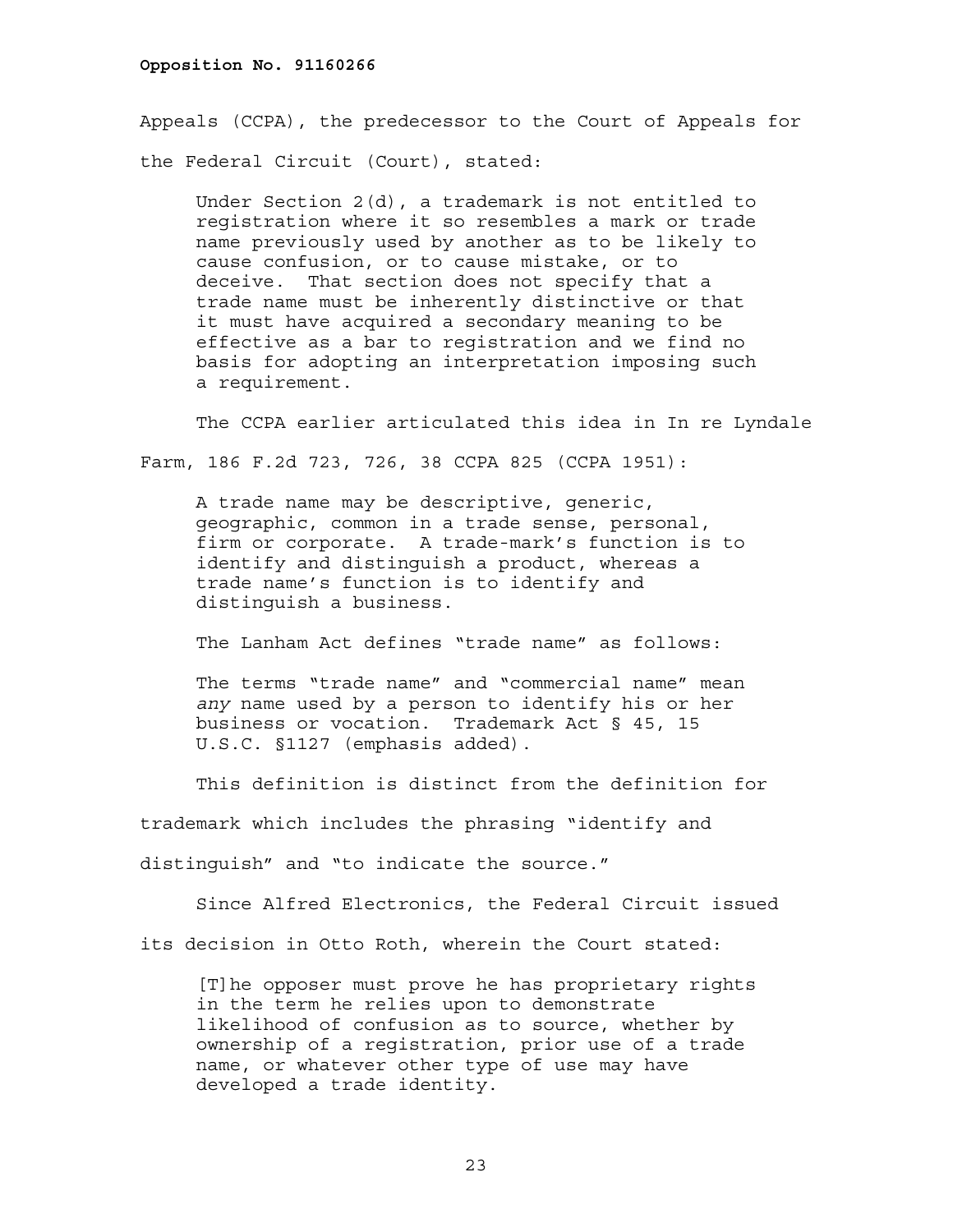Id. at 43.

In its decision, the Court specifically

"exlud[ed]...other means of trade identification" and "focus[ed] on trademarks." Id. at 44. However, the Court stated that:

[the] proper focus of §2(d) is not on "mark" or "trade name," but upon the phrase, "likely \*\*\* to cause confusion, or to cause mistake, or to deceive" [and] confusion, or a likelihood thereof, is not recognized where one claiming to be aggrieved by that confusion does not have a right superior to his opponent's, or where he has not proved that that which he claims identifies him as the source of goods or services actually does so.

Id. at 44.

 Shortly after the Otto Roth decision issued, the Board had occasion to address this issue in the context of trade name use. In Fluid Energy Processing & Equipment Co. v. Fluid Energy, Inc., 212 USPQ 28 (TTAB 1981) the applicant sought to register "FLUID ENERGY" and opposer brought a claim of likelihood of confusion under Section 2(d) and asserted prior trade name use of "Fluid Energy" to establish its priority. In citing Otto Roth, the Board stated:

In those situations on which a party relies upon trade name use in support of its claim of damage, as in the case of reliance on a trademark or service mark, the trade name, per se, or the salient feature of the trade name must be of such a nature that the use thereof by the opposer would have been sufficient to create a proprietary right therein, namely, an association by the applicable trade of the name or term exclusively with opposer and its products. As previously indicated, without such an association, the likelihood of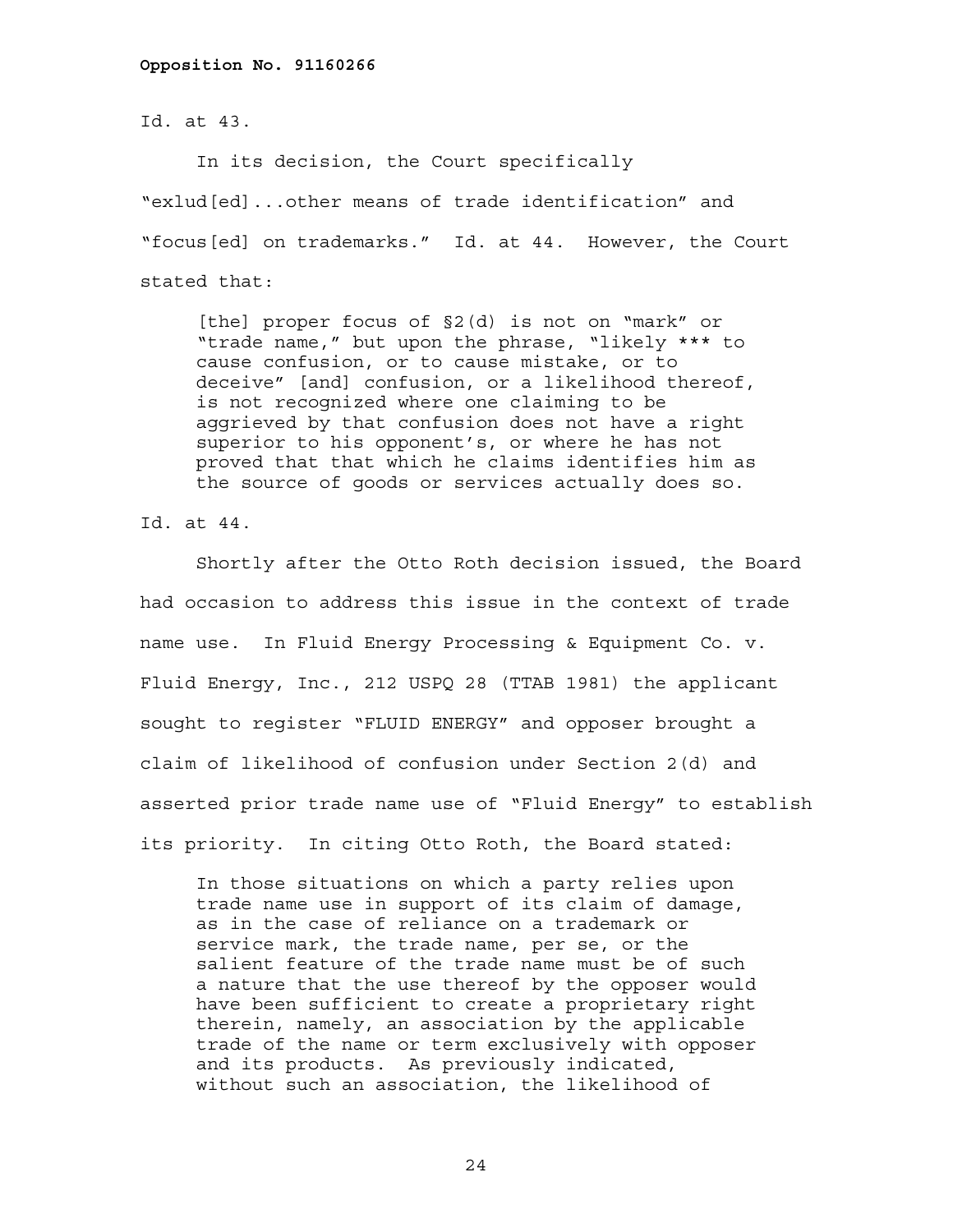confusion would appear to be remote, if not nonexistent.

Id. at 35.

 The Board then proceeded to find that "Fluid Energy" was an "apt or common descriptive term" and, thus, opposer failed to establish trade identity rights in "Fluid Energy," and, therefore, failed to establish any legal basis for its claim of damage or demonstrate any likelihood of confusion as to source. Id. at 36. See also Antillian Cigar Corp. v. Benedit Cigar Corp., 218 USPQ 187, 188 (TTAB 1983) wherein the Board stated:

With the above concession, the question is raised whether the previous use in the United States of an admittedly descriptive trade name provides an opposer with standing to claim damage based on Section 2(d) of the Trademark Act from registration of a confusingly similar mark for identical goods. In our opinion, trade name rights cannot in our law stand on a higher pedestal of protection than that which has been erected for marks. In Otto Roth, at 209 USPQ 45 the Court above mandated that a secondary meaning showing was required in the case of the admittedly descriptive term 'BRIE NOUVEA' used in the nature of a mark in the circumstances of that case. Accordingly, use of a term as the salient part of a trade name which is primarily geographically descriptive of the products in connection with which it is used cannot endow its user with standing to oppose registration of a mark believed to be confusingly similar thereto, absent a showing that such term has acquired a secondary meaning indicating the source of those goods.

 More recently the Court in Hoover Co. v. Royal Appliance Mfg. Co., 238 F.3d 1357, 57 USPQ2d 1720 (Fed. Cir. 2001) stated: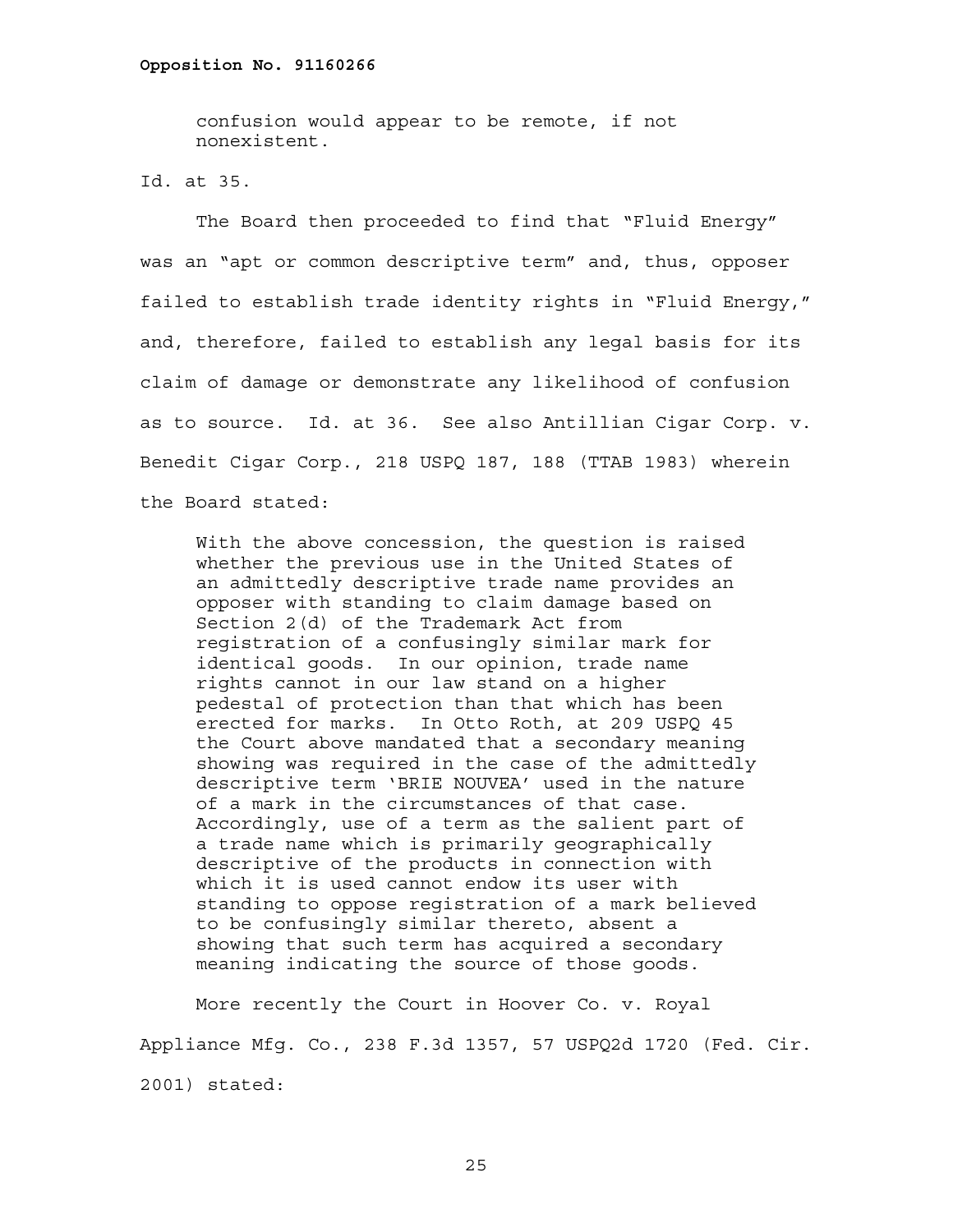Hoover, as the party opposing registration on the basis of likelihood of confusion with its own mark, must establish that "Number One in Floorcare" is distinctive of its goods either inherently or through the acquisition of secondary meaning. See Towers v. Advent Software, Inc., 913 F.2d 942, 16 USPQ2d 1039, 1041 (Fed. Cir. 1990). Hoover's attempt on appeal to characterize its slogan as a trade identity does not relieve it of the burden of establishing distinctiveness. See id. at 946, 16 USPQ2d at 1041. "[T]rade identity rights arise when the term is distinctive, either inherently or through the acquisition of secondary meaning."

 Thus, while Lyndale Farm and Alfred Electronics have not been overruled, we must read them in conjunction with subsequent case law that clearly requires opposer to have at least a "superior" right. In view of our finding that personal names are inherently distinctive, opposer has established its "superior right" through prior trade name use.

 Finally, applicant's attempt to tack on purported prior use to establish prior common law rights is in direct contradiction to the stipulation it signed whereby applicant stipulated, as fact, that the earliest date upon which it may rely is July 23, 1999. Applicant has not shown good cause to be relieved of this stipulation and such withdrawal made at briefing, after trial, would unfairly prejudice opposer. See American Honda Motor Co., Inc. v. Richard Lundgren, Inc., 314 F.3d 17  $(1<sup>st</sup> Cir. 2002)$  (citing New Hampshire v. Maine, 532 U.S. 742 (2001)). In view thereof, we hold applicant to that stipulated fact.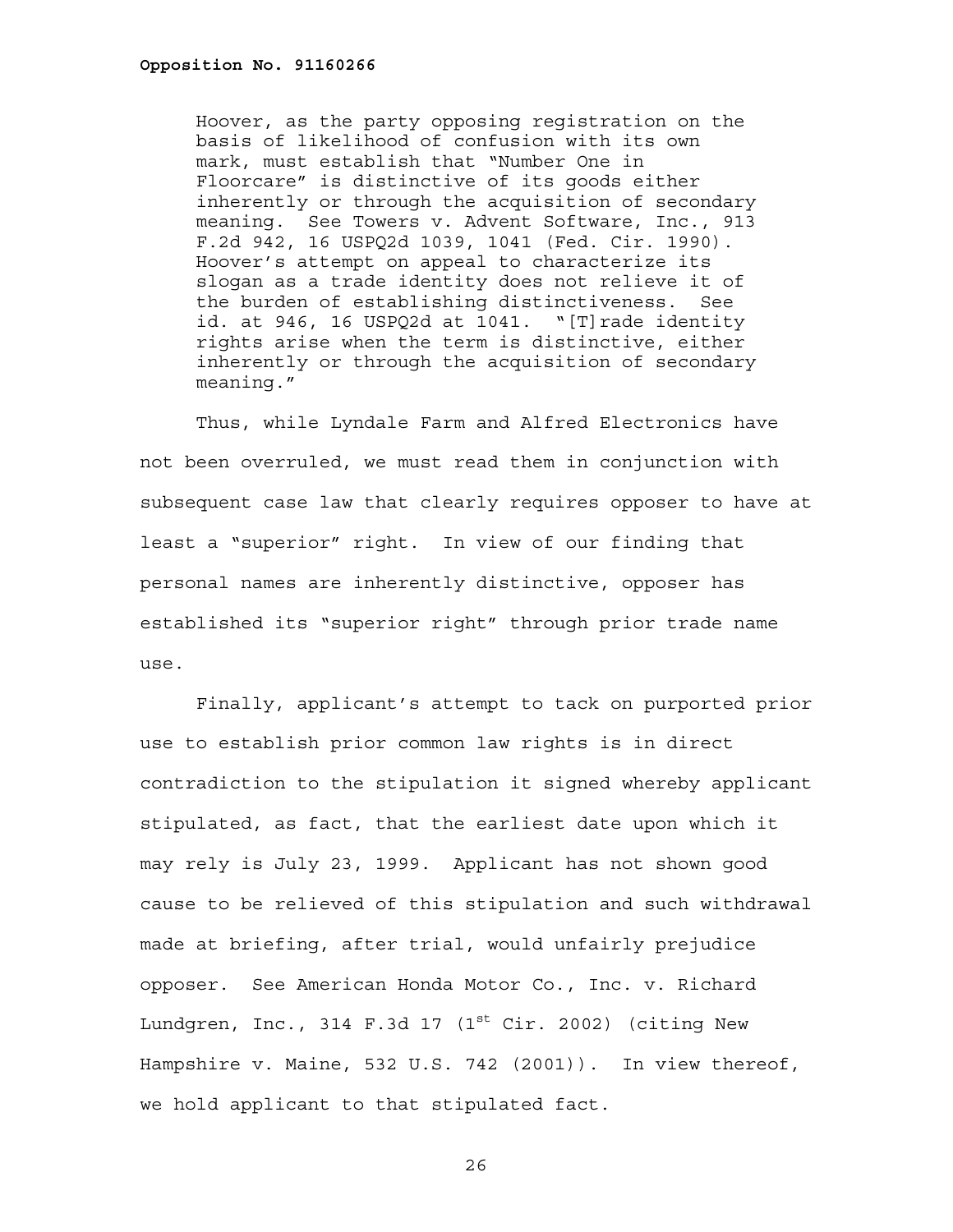We note, however, even if we were to allow applicant to withdraw that stipulation, the evidence of record is not sufficient to find that there was prior use, not abandoned, which applicant could tack on to its filing date. Proof of a date of use earlier than that asserted in the application must be established by clear and convincing evidence, because of the change of position from one "considered to have been made against interest at the time of filing of the application." Hydro-Dynamics Inc. v. George Putnam & Co., 811 F.2d 1470, 1 USPQ2d 1772, 1773 (Fed. Cir. 1987).

Applicant states that it "holds common law rights in the trademark CAB CALLOWAY for sound recordings." The only evidence of record pertaining to any possible prior rights or use is in the form of Ms. Cabella Langsam's declaration submitted in support of an earlier summary judgment motion that opposer included in its notice of reliance during its testimony period. The declaration includes the following  $stat$ ements: $8<sup>8</sup>$ 

3. Over the course of my father's 60-year career, he authored or co-authored over one hundred compositions including the hit Minnie the Moocher, which features the popular "hi-de-hi-de-hi-dehi/ho-de-ho-de-ho-de-ho" refrain. My father also released numerous records and record albums of his recorded music, many of which are still in circulation today...

15. When Cab Calloway passed away in 1994, he bequeathed to my mother, Zulme, all his property,

<sup>&</sup>lt;sup>8</sup> We note the declaration was entered under opposer's notice of reliance without any of the referenced exhibits.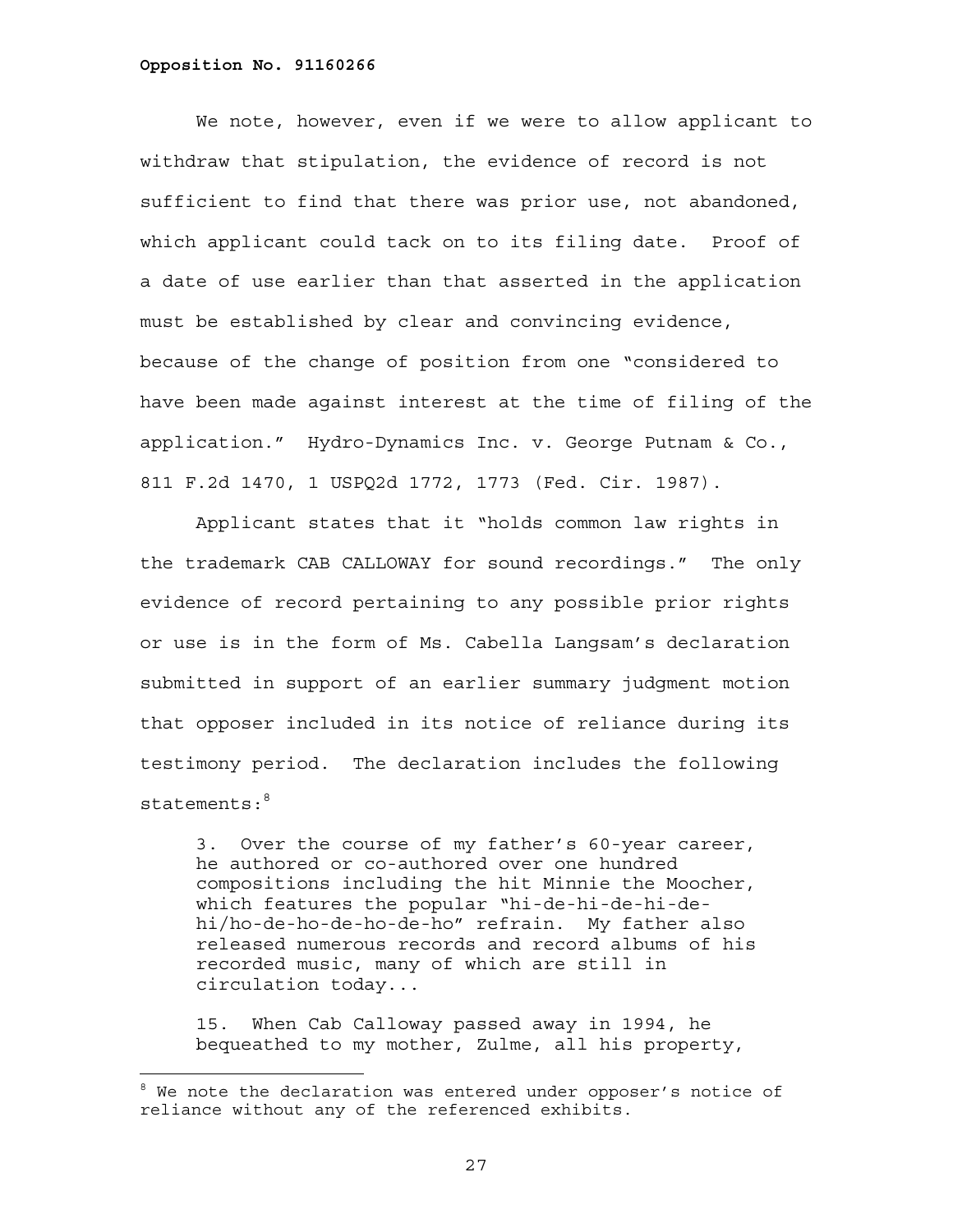real personal and mixed, of whatever kind "including all royalties and residuals or other payments or rights to payment for the reproduction of my performances or any songs or lyrics or both in which I have any ownership or other rights" as well as all intellectual property rights he possessed.

17. In December 2000, my mother, my sister Chris Calloway, my husband and I formed Creative Arts by Calloway, LLC (hereinafter "CABC") to manage, promote, license and otherwise deal with the rights associated with the name, likeness, voice, and intellectual property rights belonging to Cab Calloway. I am the Managing Partner of CABC. My mother assigned all of her interests in my father's intellectual property, including all trademarks and service marks and associated goodwill, to CABC.

18. One of CABC's predecessor[s] in interest, Calloway Entertainment, granted a trademark license to Gear Ink to manufacture and sell Tshirts bearing the CAB CALLOWAY trademark. Gear Ink currently submits royalty checks to CABC as consideration for this license, and it has been sending such checks to my mother since at least 1996.

19. As set forth above, CABC by and with its predecessors in interest and affiliated entities, has used the CAB CALLOWAY mark in connection with a variety of goods (e.g., sound recordings, clothing, and school supplies) and services (e.g., production and presentation of musical and theatrical performances, educational services, and scholarship awards) since long prior to Opposer's first use of THE CAB CALLOWAY ORCHESTRA.

Opposer's Notice of Reliance, Exh. No. 13.

These statements are not sufficient to establish by clear and convincing evidence any trademark rights in the name CAB CALLOWAY for sound recordings that predate applicant's filing date. Applicant contends that "[a]s the person responsible for the quality of the sound for the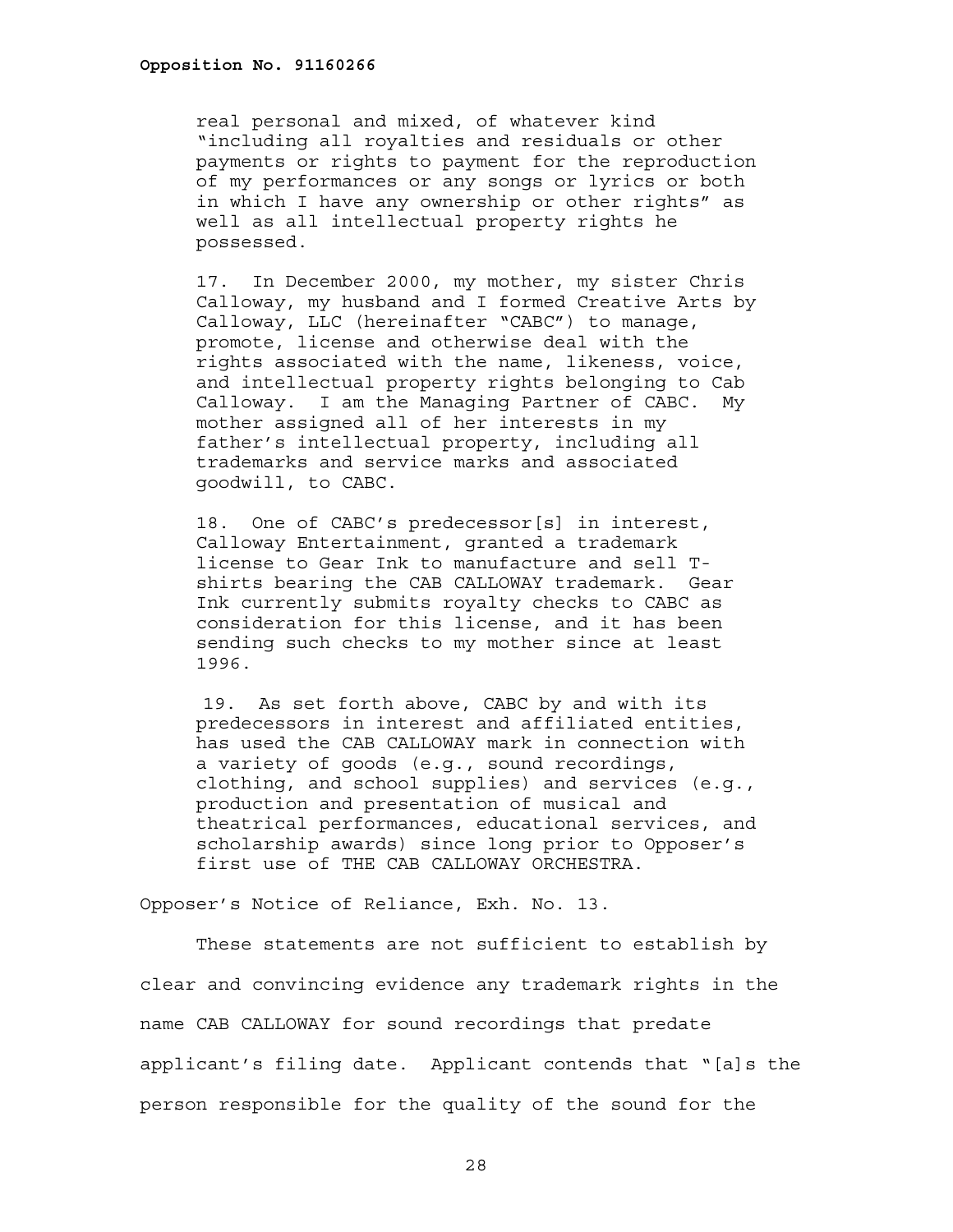songs being recorded, Mr. Calloway owned the trademark right in the CAB CALLOWAY designation in connection with sound recordings." Br. p. 26. However, it is not clear what, if any, trademark rights Mr. Calloway owned to bequeath. There is simply no evidence from which to make any conclusions on this issue. There is no evidence that at the time of his death Mr. Calloway owned the rights to those recordings or exercised control over those recordings or use of the name CAB CALLOWAY in connection with those recordings. In addition, we note the following statement from the decision in the parties' civil action:

Creative Arts argues that Cab Calloway transferred his entertainment business to Zulme Calloway, because retailers continue to sell his music and audiences can watch his television and movie appearances. However, it is undisputed that various record companies own the rights to the masters of Cab Calloway's songs, and there is no evidence that Creative Arts owns the rights to any of Cab Calloway's public appearances.

Creative Arts, 48 Fed. Appx. at 18).

i<br>L

At a minimum, this statement serves to undermine any possible inference of trademark rights in sound recordings that could be drawn from the Langsam Declaration. $^9$ 

<sup>&</sup>lt;sup>9</sup> In view of our finding above, we do not reach the question of whether sound recordings are sufficiently related to production of sound recordings for purposes of tacking. See In re Baroid Drilling Fluids Inc. v. Sun Drilling Products, 24 USPQ2d 1048 (TTAB 1992); Big Blue Products Inc. v. International Business Machines Corp., 19 USPQ2d 1072 (TTAB 1991). Tacking is permitted only in "rare instances." Van Dyne-Crotty Inc. v. Wear-Guard Corp., 926 F.2d 1156, 17 USPQ2d 1866, 1868 (Fed. Cir. 1991).